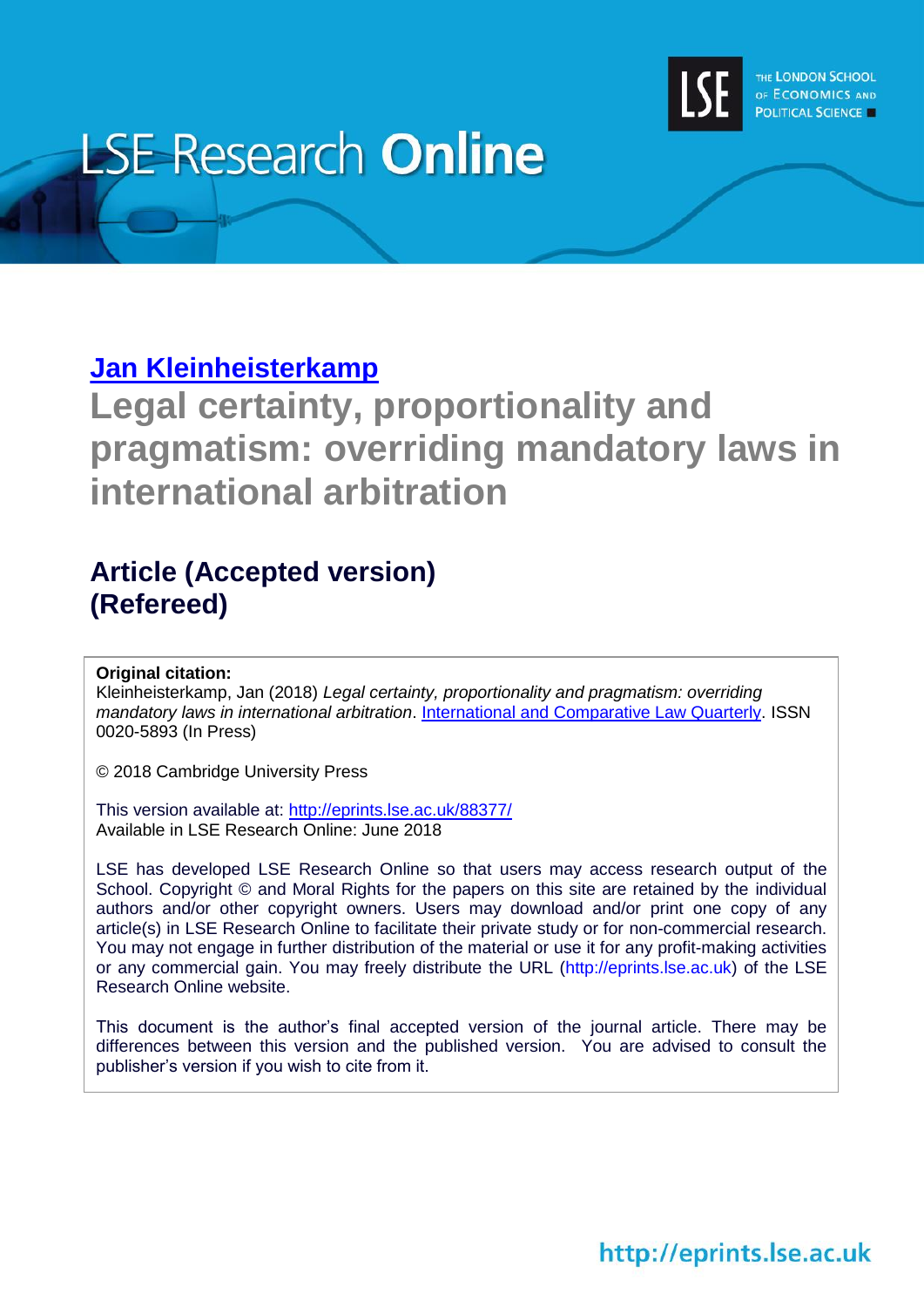# **Legal Certainty, Proportionality and Pragmatism:**

# **Overriding Mandatory Laws in International Arbitration**

Jan Kleinheisterkamp\*

# **Abstract:**

Overriding mandatory laws present one of the most pervasive and delicate problems of international arbitration because these laws affect party autonomy in both its substantive and procedural dimension. The tension between these concepts both in theory and in practice is a classic emanation of the public-private divide, which is particularly problematic in international and transnational settings. This tension is all the stronger in the context of economic integration and regulation, such as in the EU Internal Market. This article revisits and conceptualizes the operation of overriding mandatory laws in the context of arbitration from the perspectives of conflict of laws, public law, and EU law. Drawing on the principles of effectiveness and proportionality, it proposes a practical rather than a theoretical solution to the dialectic relationship between private and public interests in legal certainty.

# <span id="page-1-1"></span><span id="page-1-0"></span>**I. Introduction**

In recent years, courts in the EU have repeatedly refused to enforce arbitration clauses when judges deemed that arbitrating the disputes between the parties would allow evading fundamental market regulations of the forum. Crucially in these cases, parties had not only agreed on arbitration outside the EU but also agreed on non-EU law to govern their transactions. Similar scenarios have arisen with choice-of-forum clauses.<sup>1</sup> This court practice has drawn significant criticism from both practice and academia, the primary argument being that the lack of respect for the parties' autonomy would undermine legal certainty. Indeed, the efficiency of international business transactions is considered to be fundamentally dependent on legal certainty; however, legal certainty is also crucial for any regulated markets, especially in the context of economic integration.<sup>2</sup> Businesses seek legal certainty

 $\overline{a}$ \* Associate Professor of Law at the London School of Economics. I would like to thank Agnieszka Ason, Emilio Bettoni, Jacco Bomhoff, Michael Bridge, Trevor Hartley, Nicola Lacey, Aleksandra Orzeł, Philipp Paech and Stéphanie Francq, and especially the peer reviewers for their helpful comments. I would also like to thank the students of my courses 'Advanced Issues of International Commercial Arbitration' at LSE in the past years as well as the students of my course 'Arbitration and Public Policy' at the MIDS for the inspiration and consolidation of my thinking based on the discussion in class on this topic. For a fine product of these discussions at LSE see C. Pitta e Cunha, 'Arbitrators and Courts Compared: The Long Path Towards an Arbitrator's Duty to Apply Internationally Mandatory Rules' [2016-2] Young Arbitration Review 26-38. All errors are exclusively mine.

<sup>&</sup>lt;sup>1</sup> See, e.g., J Basedow, 'Exclusive Choice-of-Court Agreements as a Derogation from Imperative Norms' in *Essays in Honour of Michael Bogdan* (U. Maunsbach *et al* eds, Juristförlaget 2013) 15-31. These clauses are not further discussed in the present article, yet the problems and the arguments involved are largely the same.

<sup>2</sup> For a classic expression of the former, see *Scherk v Alberto-Culver Co*, 417 U.S. 506, 516 (1974): 'Choice-oflaw and choice-of-forum provisions in international commercial contracts are "an almost indispensable precondition to achievement of the orderliness and predictability essential to any international business transaction," and should be enforced absent strong reasons to set them aside.' For a classic expression of the latter, see W Hallstein, *Die Europäische Gemeinschaft* (5th edn, Econ 1979) 53: 'The majesty of the Law shall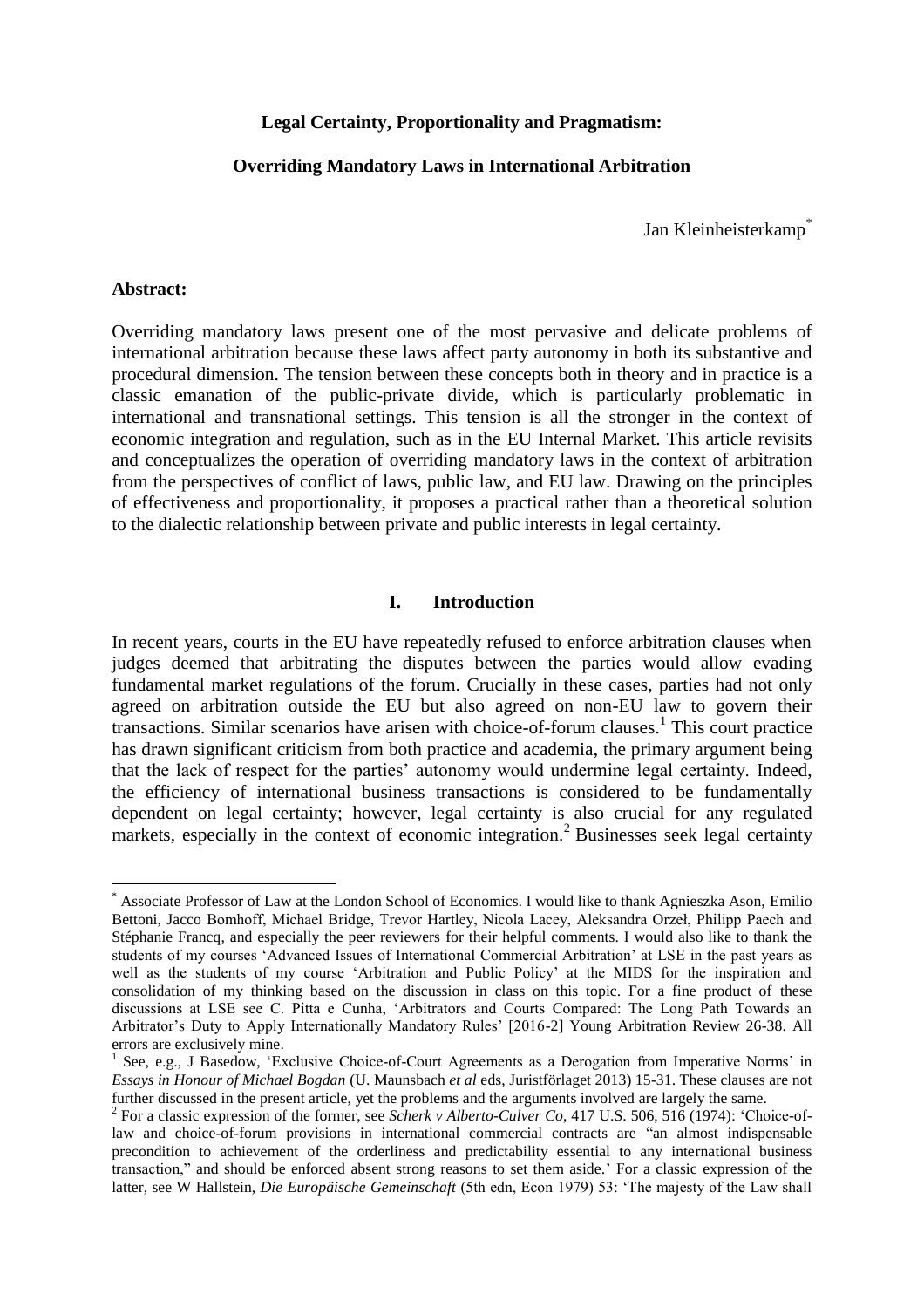for their respective private economic interests; regulators seek legal certainty to enhance public welfare within their respective jurisdictions. Whereas arbitration practitioners may worry that overriding mandatory provisions could act as an impediment to arbitration, regulators may wonder to what degree arbitration constitutes an impediment to the effectiveness of market regulation, especially in the EU Internal Market. This dialectical relationship between the private and the public interests in legal certainty have not yet sufficiently informed the debate on what is one of the most pervasive issues in the field.<sup>3</sup>

<span id="page-2-0"></span>I suggest to revisit the topic by putting these controversial court practices into the perspective of the public law dimension of overriding mandatory laws, which obliges the judiciary to uphold the public policies they enshrine (Section II). The situation becomes more comprehensible when considering the transnational challenge for both courts and arbitrators when confronting the combined effect of arbitration and choice-of-law agreements (Section III). The question of how to cope with the resulting potential for regulatory arbitrage is, in the EU, intimately linked with the principle of procedural autonomy of the Member States, which in turn is subject to the general requirement of effectiveness under EU law (Section IV). This analysis shows why courts, in principle, are right to be reluctant to enforce arbitration or choice-of-forum agreements where the application of EU overriding mandatory laws is at stake. However, it is necessary to push the public law dimension of the problem even further. I argue that the courts' *prima facie* legitimate refusal to enforce the parties' agreement to arbitrate is itself subject to the principle of proportionality, by which EU law (and constitutional laws in all Member States) fetters public power when it interferes with private rights (Section V). In particular, I argue that the courts' central problem does not really arise as a consequence of the parties' choice for arbitration. Instead, the clash with the applicability of overriding mandatory laws results from the parties' choice-of-law agreement: this is what purportedly binds the arbitrators to the application foreign laws irrespective of the laws of the affected market. Accordingly, striking down arbitration clauses is unnecessary – and thus disproportionate – when courts could instead remedy the problematic choice-of-law agreement. This is possible by seeking the parties' consent to the application of the overriding mandatory laws of the forum in the arbitration. If denied, the non-enforcement of the arbitration agreement is inevitable. If accepted, this consent would modify the choice-oflaw agreement so as to be binding on the arbitrators and would allow – and, indeed, oblige – the courts to refer the parties to arbitration. This pragmatic rather than theoretical solution finally allows to conclude with some reflections on the dialectical relationship of the private and the public interests in legal certainty (Section VI).

create what blood and iron could not achieve in centuries. Since only the self-determined Unity can hope to persist, legal equality and legal unity are insolvably linked.'

 $3$  On the subject see, e.g., P Mayer, 'Mandatory Rules in International Arbitration' (1986) 2(4) Arbitration International 274-293; LG Radicati di Brozolo, 'Mondialisation, jurisdiction, arbitrage: vers des règles d'application semi-nécessaire?' (2003) Revue critique de droit international privé 1-36; *id*, 'Arbitration and Competition Law: The Position of the Courts and of Arbitrators' (2011) 27(1) Arbitration International 1-25; J Kleinheisterkamp, 'The Impact of Internationally Mandatory Laws on the Enforceability of Arbitration Agreements' (2009) 3(2) World Arbitration & Mediation Review 91-120.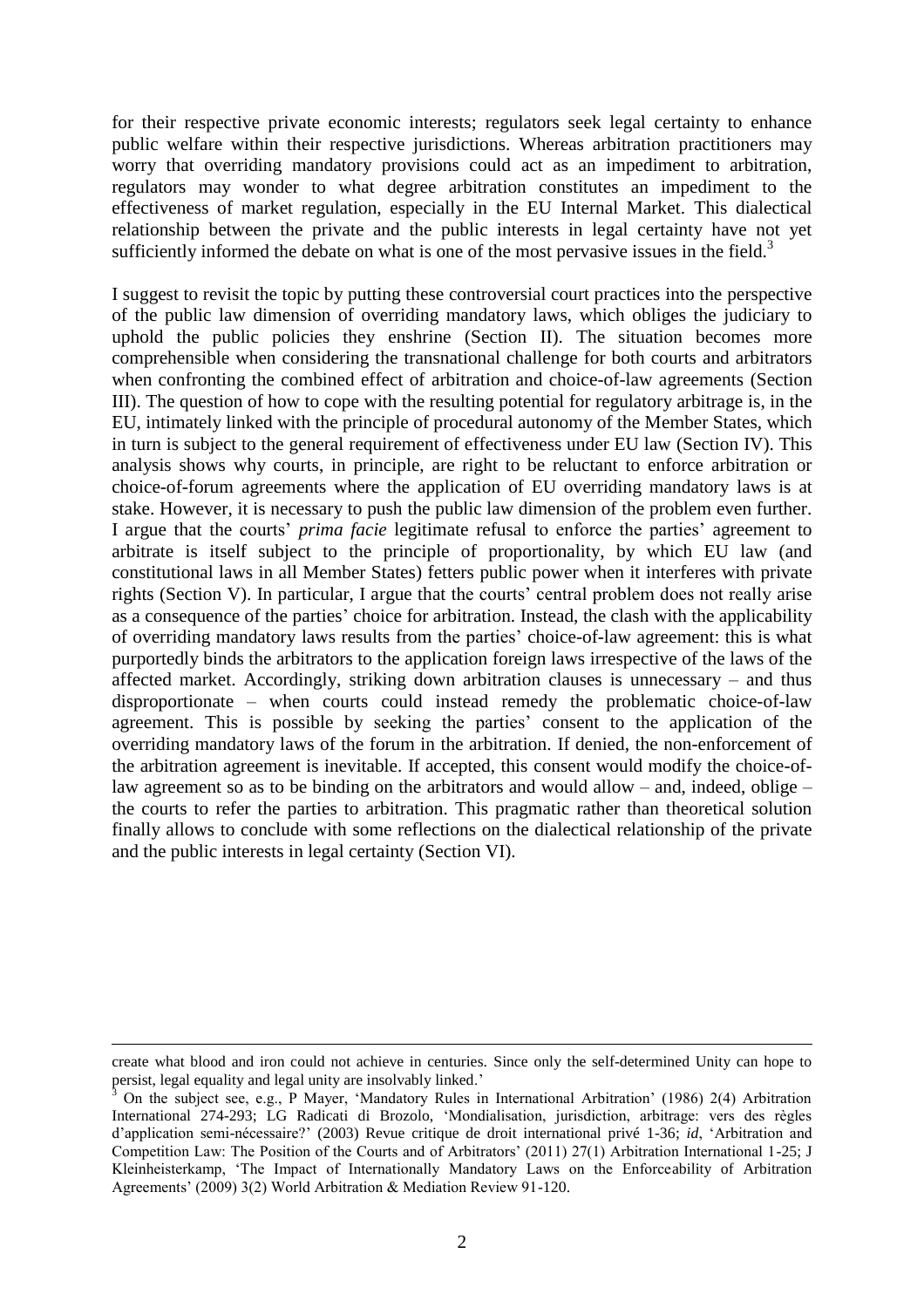# **II. The setting of the problem**

#### <span id="page-3-0"></span>**A. Overriding mandatory laws as legal irritants**

As much as the foundations of party autonomy remain 'elusive' and 'theoretically unresolved',  $4$  and public policy is perceived as 'an unruly horse',  $5$  the situation is not much better when it comes to overriding mandatory laws. The name itself is an attempt to neutrally catch differing conceptualizations of a phenomenon that is the *bête noire* of the dominant bilateral conflict-of-laws doctrine. *Lois d'ordre public*, *lois de police*, *lois d'applications immédiate* ou *nécessaire*; 6 *Eingriffsnormen*, *Sonderanknüpfungsnormen*, *Wirtschaftskollisionsnormen*: 7 these French and German denominations each represent somewhat varying understandings as to their content, mode of operation and contextualization – and, most of all, efforts to contain their effect and significance.

Overriding mandatory provisions are, indeed, both elusive and unruly. They are quintessentially non-cosmopolitan, non-libertarian, and unilateral; some would say they are parochial, authoritarian and exorbitant, if not chauvinist.<sup>8</sup> They are the flexed muscle of the long-arm of interest-driven legislatures reaching beyond their jurisdictions' domestic realm. They are *d'application immediate* in their local forum because their application is not mediated by neutral and gently civilizing 'traffic rules' and follows only from their selfdetermined scope of application. Moreover, they blur the neat private-public divide by injecting the messy political element into the structured clean private law sphere. It thus comes as no surprise that conflict-of-laws scholars rarely have much sympathy for these unilateralist creatures and prefer to circumscribe their role to limited exceptions. The arbitration community is likewise irritated by this phenomenon and typically reacts rather allergically to the resulting interference with the parties' contract and party autonomy.<sup>9</sup> In light of conceptualizations of arbitration as part of international justice that creates its own

<span id="page-3-1"></span> 4 J Basedow, 'Law of Open Societies – Private Ordering and Public Regulation of International Relations' (2012) 360 Recueil des Cours de l'Académie de Droit International 9, 164.<br>5 et Purrough Lin *Bishardson y Mollish* [1824] 2 Ping 220, 252: 'Dublie

*cf* Burrough J in *Richardson v Mellish* [1824] 2 Bing 229, 252: 'Public policy … is a very unruly horse, and once you get astride it, you never know where it will carry you'; *contrast* Lord Denning MR in *Enderby Town Football Club Ltd v Football Assn Ltd* [1971] Ch. 591, 606-607: 'I disagree. With a good man in the saddle, the unruly horse can be kept in control. It can jump over obstacles. It can leap the fences put up by fictions and come down on the side of justice… It can hold a rule to be invalid even though it is contained in a contract.'

<sup>&</sup>lt;sup>6</sup> See Ph Francescakis, 'Quelques précisions sur les lois d'application immédiate et leurs rapports avec les règles de conflit de lois' [1966] Revue critique de droit international privé 1; P Mayer, 'Les lois de police étrangère' [1981] Journal de Droit International (Clunet) 277.

<sup>7</sup> See W Wengler, Die Anknüpfung zwingenden Schuldrechts im internationalen Privatrecht. Eine rechtsvergleichende Studie' (1941) 54 Zeitschrift für vergleichende Rechtswissenschaft 168; J Basedow, 'Wirtschaftskollisionsrecht: Theoretischer Versuch über die ordnungspolitischen Normen des Forumstaates' (1988) 52 Rabels Zeitschrift 8, in English: 'Conflicts of Economic Regulation' (1994) American Journal of Comparative Law 423.

<sup>8</sup> See, e.g., E Jayme, *Internationales Privatrecht und Völkerrecht* (Beck 2003), 28: referring to what is today Art 9(2) of the EU Rome I Regulation as 'a carte blanche for the caprice of national lawmakers.'

<sup>&</sup>lt;sup>9</sup> See, e.g., M Weininger, R Byrne, 'Mandatory Rules, Arbitrability and the English Court Gets it Wrong' (2010) Cahiers de l'Arbitrage / Paris Journal of International Arbitration 201; H Dundas, 'EU law versus New York Convention - who wins? *Accentuate Ltd v Asigra Inc*' (2010) 76(1) Arbitration 159, 164-165: 'The fact that EU law (which the judge was bound to apply) condones this [element of dishonesty of pleading on a wholly different basis than what was agreed] is no advertisement for the European Union's credentials as a supporter of a free world trade system; … this is about protectionism.'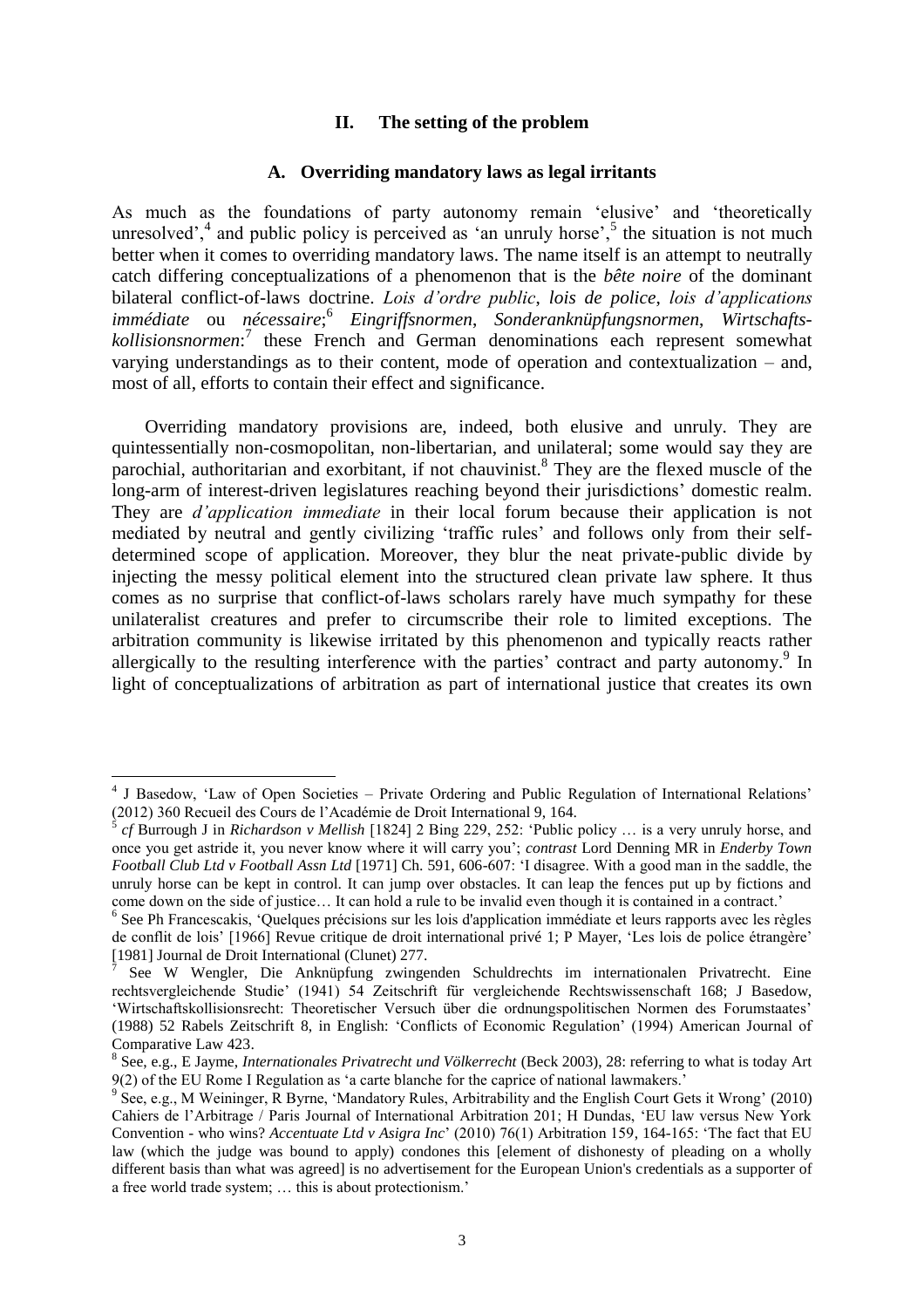legal order, $^{10}$  it should not be surprising to see the rise of rhetorical claims that these overriding mandatory laws would constitute an impediment to some 'arbitral justice'.<sup>11</sup>

# <span id="page-4-2"></span><span id="page-4-0"></span>**B. Overriding mandatory rules as impediments to arbitration**

The fear that especially EU law could be an impediment to the effectiveness of arbitration stems in part from a series of court cases in EU Member States.<sup>12</sup> In brief, German and Belgian courts refused to give effect to arbitration agreements out of fear over the effective application of their respective overriding mandatory provisions, where the parties had also agreed to have foreign law apply. This line of case law has now been confirmed and consolidated,<sup>13</sup> and the situation can be summarized as follows.

The analysis of Belgian courts starts with the rule that is more the product of path dependency than conscious conceptualization: in principle, claims involving overriding mandatory provisions of the forum cannot be taken out of the forum by virtue of arbitration or choice-of-court clauses. Belgians courts, however, exceptionally accept to enforce such clauses if it can be demonstrated that Belgian overriding mandatory laws will be applied abroad or if the laws to be applied abroad provide for equivalent protection.<sup>14</sup>

German courts reach essentially the same result in practice, though by means of a reverse – and arguably conceptually sounder – rule-exception relationship. Claims involving German overriding mandatory rules are, in principle, capable of settlement by arbitration or in foreign courts; however, arbitration and other jurisdictional agreements are unenforceable if it is unlikely that the arbitral tribunal or court abroad will apply the overriding mandatory laws of the (German) forum and the applicable foreign laws provide no equivalent solution.<sup>15</sup>

<span id="page-4-1"></span> $10$  For the French case law in this direction, see below n [33](#page-8-0) and [36.](#page-8-1)

<sup>&</sup>lt;sup>11</sup> In this sense see the panel on 'EU Overriding Mandatory Provisions as Impediment to Access to Arbitral Justice?' at the Conference of the NYU Center for Transnational Litigation, Arbitration and Commercial Law on 'The Impact of EU Law on International Commercial Arbitration' on 31 October and 1 November 2016..

 $12$  See Kleinheisterkamp, 'Impact...' (n [3\)](#page-2-0), focusing primarily in Belgium on Cour de Cassation, 16 November 2006, *Van Hopplynus Instruments SA v Coherent Inc*, [2007] Revue Belge de Droit Commercial 889, analysed in the context of *id*, 18 June 1979, *Audi NSU v Adelin Petit SA*, [1979] Pasicrisie I 1260, [1979] Journal des Tribunaux 626; *id*, 2 February 1979, *Bibby Line v Insurance Company of North America*, [1979] Pasicrisie I 634; *id*, 22 December 1988, *Gutbrod Werke GmbH v Usinorp de Saint-Hubert et Saint Hubert Gardening*, [1988] Journal des Tribunaux 458; and in Germany on Oberlandesgericht München, 17 May 2006, [2006] Wertpapier Mitteilungen 1556, [2007] IPRax 322, analysed in the context of Bundesgerichtshof, 30 January 1961, [1961] Neue Juristische Wochenschrift 1061.

 $13$  See below nn [14](#page-4-0) and [15.](#page-4-1)

<sup>&</sup>lt;sup>14</sup> In addition to the cases discussed in Kleinheisterkamp, 'Impact...' (n [3\)](#page-2-0) 94-99, see Cour de Cassation (Belgium), 14 January 2010, *Sebastian International Inc v Common Market Cosmetics NV*, [2010–2011] Rechtskundig Weekblad 2010-2011, 1087 (rejecting the argument that refusing enforcement of the arbitration agreement would only legitimate if there was *fraude à la loi*, *ie*, the parties' tampering with the connecting factors in bad faith so as to obtaining the application of a different law), discussed by P Wautelet, 'Arbitration of Distribution Disputes Revisited. A Comment on *Sebastian International Inc. v Common Market Cosmetics NV*' in *The Practice of Arbitration. Essays in Honor of Hans van Houtte* (P Wautelet et al eds, Hart 2012) 217; Cour de Cassation (Belgium), 3 November 2011, *Transat International AT Inc v Air Agencies Belgium*, Pourvoi n<sup>o</sup> C.10.0613.N, available at www.juridat.be, discussed by P. Hollander, 'Applicable Law, Jurisdiction and Arbitration Issues Affecting International Distribution Agreements', in *Commercial Distribution, La Distribution Commerciale, Commerciële Distributie* (P Demolin *et al* eds, Larcier 2014) 335, 339.

<sup>&</sup>lt;sup>15</sup> In addition to the cases discussed in Kleinheisterkamp, 'Impact...' (n [3\)](#page-2-0) 99-103, see Bundesgerichtshof (BGH) 5 September 2012, VII ZR 25/12, [2012] Betriebsberater 3103, [2012] Gesellschafts- und Wirtschaftsrecht 486, discussed by Basedow, 'Exclusive…' (n [1\)](#page-1-0) 15-31.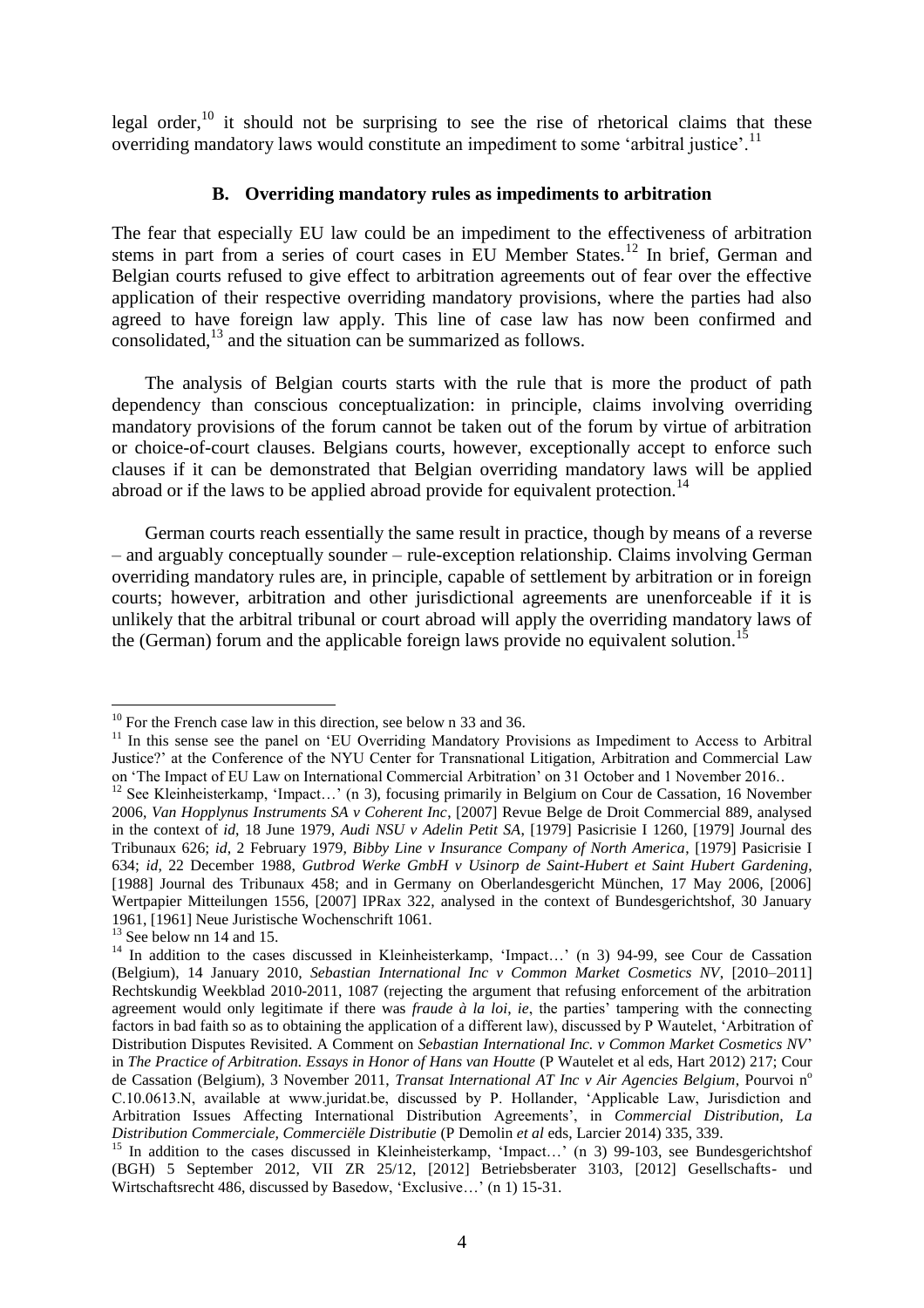Most of these cases concerned mandatory provisions in the European Commercial Agency Directive of 1986<sup>16</sup> and are thus spin-offs from the seminal *Ingmar* decision of the EU Court of Justice (CJEU, back then still the ECJ), which was not yet concerned with jurisdictional issues.<sup>17</sup> In the cases at hand, the parties had chosen laws and jurisdictional seats outside of the  $EU<sup>18</sup>$  which neither provided for any equivalent substantive protection nor any assurance that the arbitrators or the foreign courts would take the EU overriding mandatory provision into consideration, let alone apply them. In all cases, the courts therefore refused to give effect to the arbitration or choice of court agreements. Similar cases can be found in other European countries, such as Italy, England and, most recently and in the same vein, Austria. $^{19}$ 

# <span id="page-5-0"></span>**C. Overriding mandatory laws as public law**

The unpopular effects of overriding mandatory laws on party autonomy, however, must be placed in the context of their public law nature of market regulation. As illustrated by the *Ingmar* case, they are exceptional key vehicles for implementing (only) the market's most important policies, that is, those deemed so fundamental that a materially diverging outcome cannot be tolerated, irrespective of the international implications. If one wishes to conceptualize party autonomy as the outflow of fundamental or even human rights of the individual against the State, $20$  then it is equally necessary to recognize that overriding mandatory provisions are the constitutionally allowed – and, indeed, warranted – legal limitations to those underlying fundamental rights, enacted in the public interest. The State has a duty to regulate to ensure that all stakeholders in the market, and affected by it, can equally enjoy and develop (at least the core of) their fundamental rights. The law regulating private relations in particular hinges on the State ensuring a level playing field that is 'so regulated that it reflects the objective order incorporated in the fundamental rights.<sup>21</sup> The arbitrages that become necessary in the policymaking process, the balancing of interests, and the drawing of lines between them, through the (re-)definition of rights, is primarily entrusted to the political legislative process.<sup>22</sup>

In the EU, this legislative process is subject to the checks of constitutional safeguards. These safeguards bind the legislature to respect the judiciary and mandate it to preserve the

<sup>&</sup>lt;sup>16</sup> Council Directive 86/653/EEC on the Coordination of the Laws of the Member States Relating to Self-Employed Commercial Agents, [1986] OJ L382/17.

<sup>17</sup> CJEU Case C-381/98, *Ingmar GB Ltd v Eaton Leonard Technologies Inc* [2000] ECR I-9305.

<sup>&</sup>lt;sup>18</sup> For a case regarding the contractual choice of forum in another member state, *i.e.*, still within an area with harmonized law in the matter, see Corte di Cassazione 20 February 2007, case no 3841, (2008) XLIV Rivista di diritto internazionale privato e processuale 160; discussed by Basedow, 'Exclusive…' ([n 1\)](#page-1-0) 18.

<sup>&</sup>lt;sup>19</sup> In Italy, see Corte di Cassazione 30 June 1999, case no 369, (2000) XXXVI Rivista di diritto internazionale privato e processuale 741, discussed by F Ragno, 'Inarbitrability: A Ghost Hovering over Europe?' in *Limits to Party Autonomy in International Commercial Arbitration* (F. Ferrari ed, Juris 2016) 125-161; in England see *Accentuate v Asigra* [2009] EWHC 2655 (QB), see below text accompanying n [56;](#page-11-0) in Austria see Oberster Gerichtshof (OGH) 1 March 2017, case 5Ob72/16y, [2007] IHR 123 (with comments by T Eckard at 126).

<sup>20</sup> Such as Basedow, 'Law of Open Societies…' (above n [4\)](#page-3-0) 202 para 253; also M Renner, *Zwingendes transnationales Recht - Zur Struktur der Wirtschaftsverfassung jenseits des Staates* (Nomos 2011) 83.

<sup>&</sup>lt;sup>21</sup> In German constitutional law see Bundesverfassungsgericht (BVerfG) 15 July 1998, 1 BvR 1554/89, 963, 964/94 BVerfGE 98, 365, 395 para 90.

<sup>22</sup> *cf* BVerfG, 27 January 2015, 1 BvR 471/10 and 1 BvR 1180/10, BVerfGE 138, 296 para 98: 'Solving the normative tension between the constitutional values … is the responsibility of the democratic legislator, who in the [political] process of forming a public opinion has to seek a compromise acceptable for all.'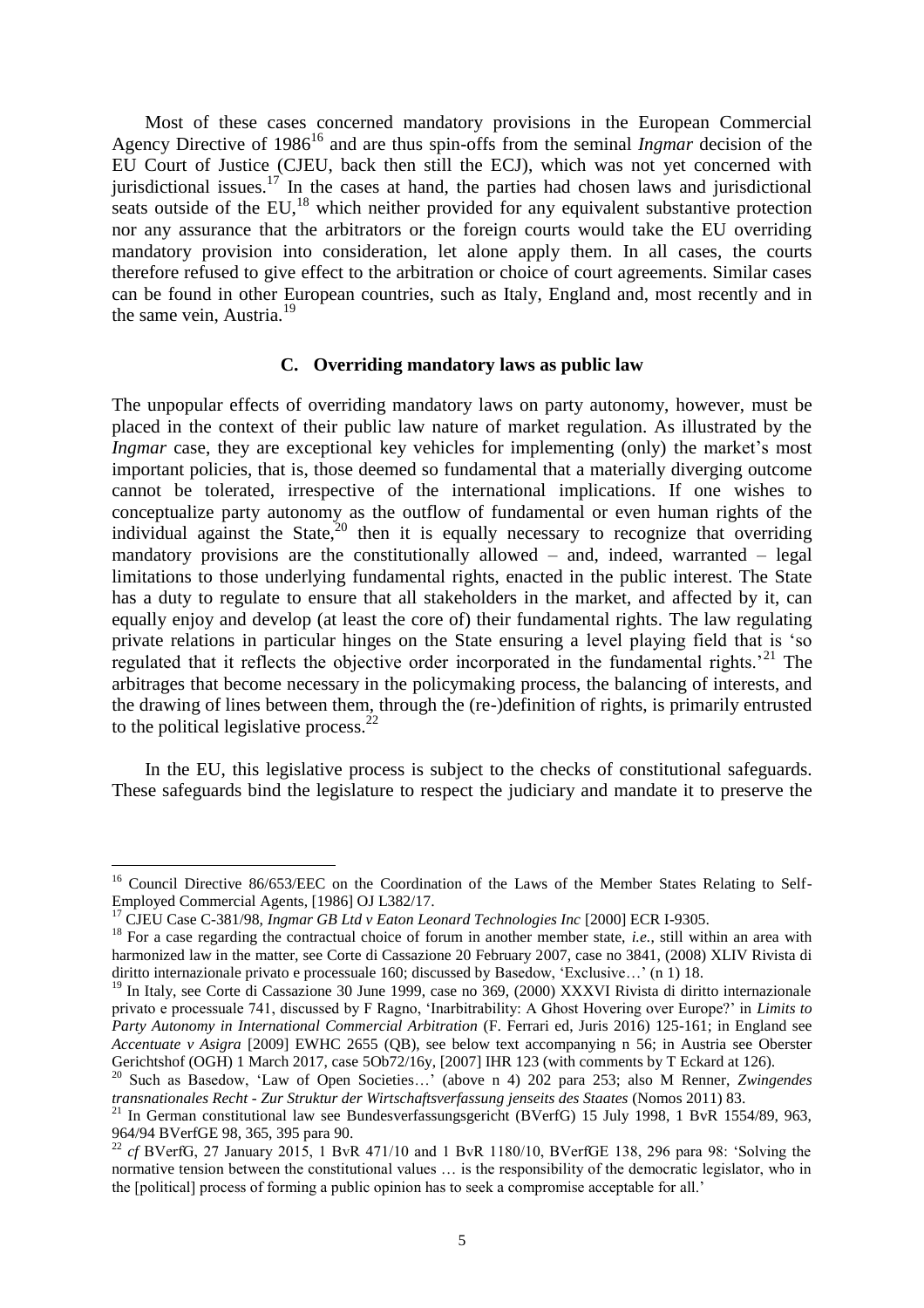essence of the individual's rights and to optimize their effectiveness.<sup>23</sup> This protection of the minority (which unsuccessfully resisted in the political process) is the legitimization of the majority rule that is inherent to democracy. The ultimate safeguard limiting government interference in individual rights is the protection against arbitrariness and excessive individual burdens, operationalized through the principle of proportionality, a cornerstone of most national constitutional laws and of EU law itself.<sup>24</sup> This system of freedoms and limitation with checks and balances is designed to produce legality and legitimacy of the public interference with, and limitation of, individual rights. If the legislature had the competence to legislate, and if it respected the required procedures and the principles of subsidiarity and proportionality, the enacted provisions must have full effect. This is the implementation of the underlying policy adopted in the democratic process and cast into law. That is the reason, at least when the provision's legality has been affirmed and its scope interpreted accordingly by the CJEU, why its internationally and overriding mandatory application must be the last word – at least for every judge in an EU Member State.

# **III. The transnational challenge**

# **A. Substantive party autonomy and regulatory arbitrage**

Drilling into the public law dimension of overriding mandatory laws illustrates the dialectic between party autonomy and the public policies these laws seek to enforce. The issue is not to deny party autonomy as such; on the contrary, it is about ensuring that party autonomy can be exercised without infringing upon third parties' rights and public interests and that contractual freedom is protected for all in the long run. This is the very old quest for balance between private and public interests, whose complexity increases exponentially in an international dimension. Cross-border transactions pose a particular challenge for the conceptual relationship between freedom of contract and regulatory powers. The latter find their limitations in the (physical) boundaries of sovereignty and territoriality, and thus struggle to keep control over the former when facing the discourse and the reality of party autonomy both in its substantive and procedural dimension.

Freedom of contract, or *private* autonomy, allows parties to determine the content of their agreement: parties write down and define, and make enforceable at law and thus regulate among themselves, the rights and obligations they respectively wish to acquire from, and assume towards, each other. *Party* autonomy in its substantive dimension, in turn, enables parties to control the definition of the meaning, and thus determine the substance, of these rights and obligations through the choice of the applicable law. The acceptance of party autonomy as allowing parties to enhance legal certainty in an uncertain, because nonuniform, transnational legal setting, also implies accepting strategic regulatory arbitrage. Regulatory arbitrage has been defined in the context of financial transactions as 'those …

 $\overline{a}$ <sup>23</sup> See Charter of Fundamental Right of the European Union (CFR) Art 52(1), first sentence: 'Any limitation on the exercise of the rights and freedoms recognised by this Charter must be provided for by law and respect the essence of those rights and freedoms.'

<sup>&</sup>lt;sup>24</sup> See Treaty on European Union (TEU) Art 5(1), first sentence, and (3), as well as CFR Art 52(1), second sentence.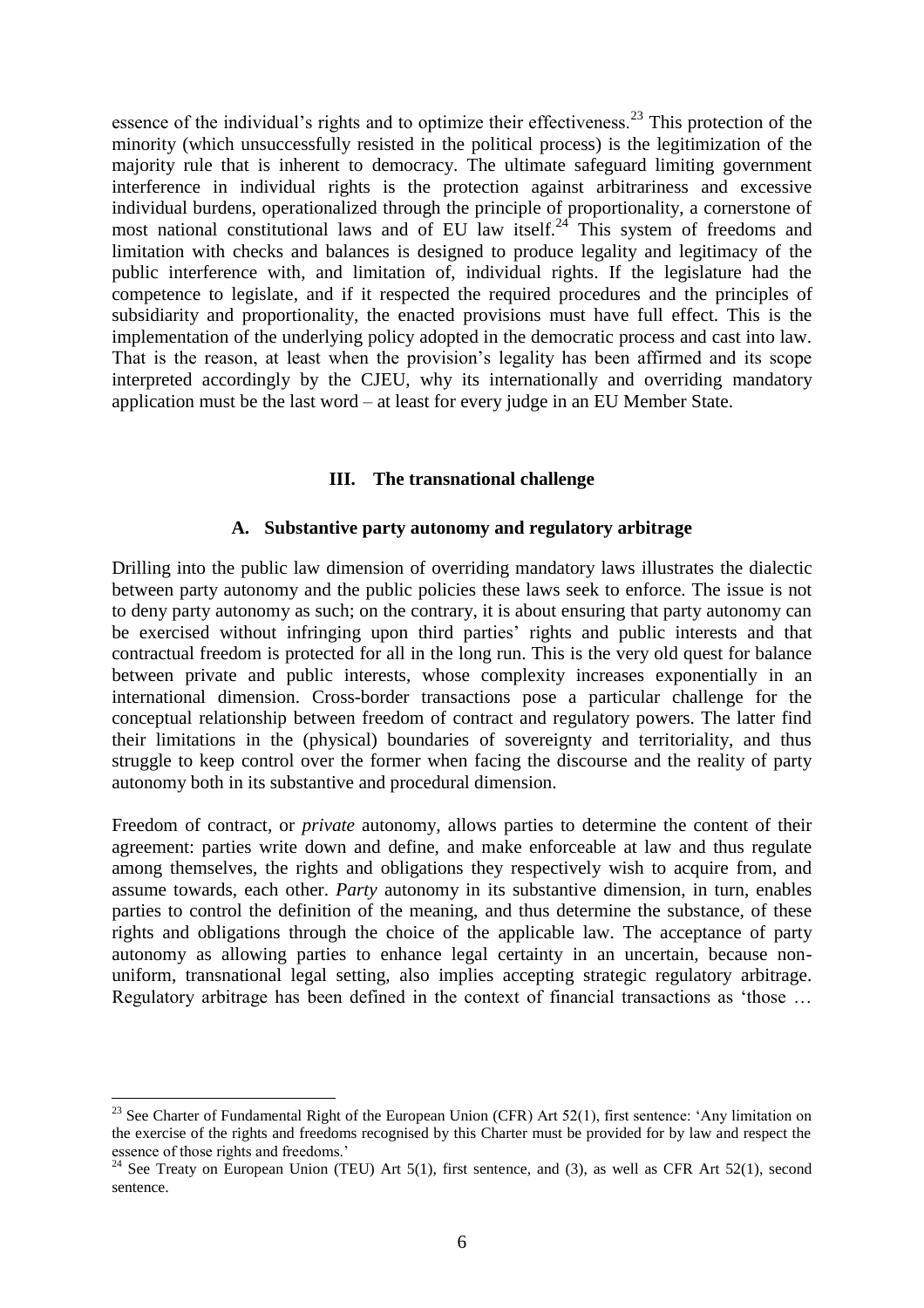transactions designed specifically to reduce costs or capture profit opportunities created by different regulations or laws.<sup>25</sup>

<span id="page-7-0"></span>Regulatory arbitrage, such as forum shopping, is not illegal *per se*; arguably, it is very much part of party autonomy.<sup>26</sup> The legitimate purpose is legal certainty: the free choice of the applicable law allows parties to choose the regulatory framework for their transaction. Indeed, the entire idea of normative competition is based on regulatory arbitrage.<sup>27</sup> In the absence of international institutions with regulatory powers, the result is the well-known catand-mouse game between regulators and international economic operators.<sup>28</sup> And this is where overriding mandatory laws kick in. As much as the parties seek legal certainty when operating at the international scale,<sup>29</sup> their individual needs cannot persuade regulators to let go of the control over the effects of such transactions on their territory. If party autonomy is contractual freedom with transnational 'super powers', then internationally or overriding mandatory laws are those (actually rather few) mandatory regulatory provisions that are equally equipped with some 'super powers' to reach beyond the market's geographical borders. They neutralize – because they override – party autonomy (only) where the most important, fundamental policies are at stake. One may well have reservations and doubts regarding the content and scope of certain regulatory interventions, as illustrated by the controversial *Ingmar* case. However, that is, or rather should be, a very different debate about specific content and normative choices. In the absence of institutionalized global regulation of the globalized economy, which unfolds through party autonomy, the need for national regulation having international reach, and thus for overriding mandatory laws of the forum, can hardly be questioned.

# **B. The tandem of substantive and procedural party autonomy**

The balance of private and public interests in terms of choice of law, however, becomes fragile, if not delusive, when the *procedural* dimension of party autonomy is added to the equation. As already mentioned, certain national and EU provisions are 'overriding mandatory' so long as they are part of the *lex fori*: they are binding for judges in the EU or in the Member State whose fundamental policy is at stake. That overriding mandatory effect, however, vanishes largely in other jurisdictions, as seen in Article 9(3) of the Rome I Regulation. This is arguably even more so in arbitration, which leads to the heart of the problem of this topic: can parties avoid *l'application necessaire*, and disarm the overriding mandatory effect of such provisions, simply by reserving the resolution of their disputes to courts or arbitral tribunals outside the realm of the regulator? The *prima facie* finding is that they can, at least to a rather extensive degree.

 $^{25}$  F Partnoy, 'Financial Derivatives and the Costs of Regulatory Arbitrage' (1997) 2 Journal of Corporate Law 211, 227.

<sup>&</sup>lt;sup>26</sup> See H Muir Watt, L.G. Radicati di Brozolo, 'Party Autonomy and Mandatory Rules in a Global World' (2004) 4(1) Global Jurist Advances, Art 2 para 2, although arguably confusing cause and effect.

 $27$  For a critical discussion see S Francq, 'Regulation and Party Autonomy – Public Interests in Private International Law' (2016) 59 Japanese Yearbook of International Law 251, 278-283.

<sup>&</sup>lt;sup>28</sup> A Riles, 'Managing Regulatory Arbitrage: A Conflict of Laws Approach' (2014) Cornell International Law Journal 63, 65: 'The ability of financial institutions to act beyond the reach of regulators threatens the sovereignty of nation-states and the well-being of national economies. Yet as regulators are well aware, the threat is possible only because of the differences in legal regimes. For off-shore investors, a patchy regulatory landscape is key to the business model; the very purpose of booking the transactions offshore, or through an entity that is not subject to a particular kind of regulation, is to circumvent regulatory authority.'

<sup>29</sup> As captured by the US Supreme Court in *Scherk v Alberto-Culver Co*, 417 U.S. 506, 516 (1974), cited above [n 2.](#page-1-1)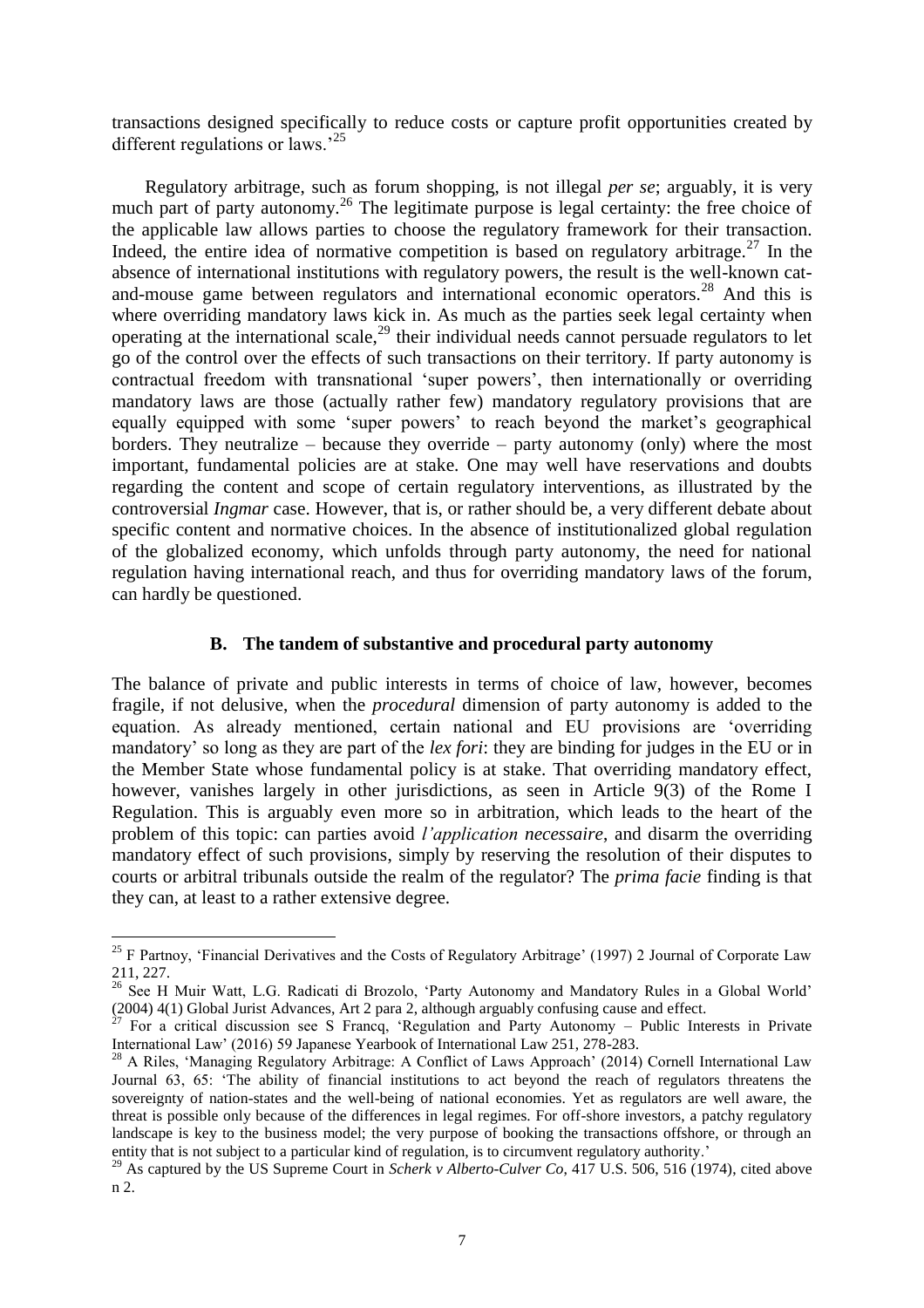<span id="page-8-4"></span>The operation of the tandem of choice of law agreements, opting for the laws of a different legal order, and of jurisdictional agreements, providing for a forum or an arbitral seat in a foreign jurisdiction, has led Luca Radicati di Brozolo to conclude famously that parties can actually reduce overriding mandatory laws to mere '*lois d'application seminécessaire*', not without pointing at the potential benefits of the enhanced normative competition.<sup>30</sup> The background against which Radicati makes his observation of the degradation to semi-mandatory laws is the overall pro-enforcement bias originating from the New York Convention, its prohibition of substantive review of arbitral awards and the presumption of validity of arbitral awards. Both privileges of arbitration have been developed further in the name of a 'strong policy in favour of arbitration',<sup>31</sup> culminating in the French doctrines of the autonomous validity of arbitration agreements independent of any national contract law consideration  $(Uni-Kod)^{32}$  the immunity of arbitral awards against the effects of annulment in their foreign country of origin (*Putrabali*),<sup>33</sup> and the reduction of court review under the public policy exception both in annulment and recognition and enforcement proceedings to only 'flagrant, effective and specific' violations of (French) international public policy (*Thalès*).<sup>34</sup> Except in outrageous cases, arbitration agreements and awards can be expected to fly, at least in France, thus seeming to fulfil the prediction (supposedly dating back to Domat in 1702) that '*l'arbitre est … le juge naturel du commerce international*'.<sup>35</sup>

# <span id="page-8-3"></span><span id="page-8-2"></span><span id="page-8-1"></span><span id="page-8-0"></span>**C. Arbitrators as the guardians of public policies?**

Would an emerging '*ordre arbitral international*' <sup>36</sup> and a virtually unfettered reign of party autonomy ruin the effectiveness of  $EU$  – or any – public policies? The most vanguard – and in the literal sense utopian – answer is given by Emmanuel Gaillard: $37$  public policies would not be imperilled in practical terms, because the essence of those public policies, transported in the vehicle of (national and thus potentially parochial) overriding mandatory laws, would be captured by the transnational or 'truly international' public policy emerging as the flipside of the *lex mercatoria* coin. This transnational public policy would be distilled through the comparative law method from the vast range of domestic limitations to party autonomy and the underlying public policies. International arbitrators could then define the boundaries of party autonomy and contractual freedom at the transnational level and refuse claims or vindications where enforcing them would violate the elaborated transnational policies. As a

 $30$  Radicati, 'Mondialisation...' (n [3\)](#page-2-0) paras 37 and 38; see also H. Muir Watt, 'Choice of Law in Integrated and Interconnected Markets: A Matter of Political Economy' (2003) 9 Columbia Journal of European Law 383; L.G. Radicati di Brozolo, 'Antitrust: A Paradigm of the Relations between Mandatory Rules and Arbitration: A Fresh Look at the "Second Look"' [2004] International Arbitration Law Revue 23.

<sup>&</sup>lt;sup>31</sup> See, for example, in the US Moses H. Cone Memorial Hospital v Mercury Construction Corp., 460 U.S. 1, 24 (1983); see also in England *Westacre Investments Inc v Jugoimport-SPDR Ltd* [1999] QB 740, 773.

<sup>32</sup> Cour de Cassation (civ 1er), 30 March 2004, *Uni-Kod v Ouralkali* [2004] Revue de l'Arbitrage 723-24.

<sup>33</sup> Cour de Cassation (civ 1er), 29 June 2007, *PT Putrabali Adyamulia v Rena Holding and Mnogutia Est Epices*  $[2007]$  Revue de l'Arbitrage 507.

<sup>34</sup> Cour d'appel de Paris, 18 November 2004, *Thalès v Euromissile* [2004] Revue de l'Arbitrage 751, commented by L.G. Radicati di Brozolo, 'L'illicéité qui 'crève les yeux': critère du contrôle des sentences au regard de l'ordre public international' [2005] Revue de l'Arbitrage 529; confirmed by Cour de Cassation (civ 1er), 4 June 2008, *SNF v Cytec* [2008] Revue de l'Arbitrage 473; *but see* below n [83.](#page-16-0)

<sup>35</sup> See T Clay, *L'arbitre* (2001) 227 para 271, similarly already P Fouchard, 'L'arbitrage international en France après le décret du 12 mai 1981' [1982] Journal de Droit International (Clunet) 374 para 11; P Mayer, 'Le contrat illicite' [1984] Revue de l'arbitrage 205, 208.

 $36$  For this conceptual exaltation see the French Cour de Cassation (civ 1er), 8 July 2015, Pourvoi n<sup>o</sup> 13-25846, *Sté Ryanair Ltd v Syndicat mixte des aéroports de Charente (SMAC)*, available at http://www.legifrance.gouv.fr.

<sup>37</sup> E Gaillard, *Aspects philosophiques du droit de l'arbitrage international* (2007) 176-183 paras 115-118.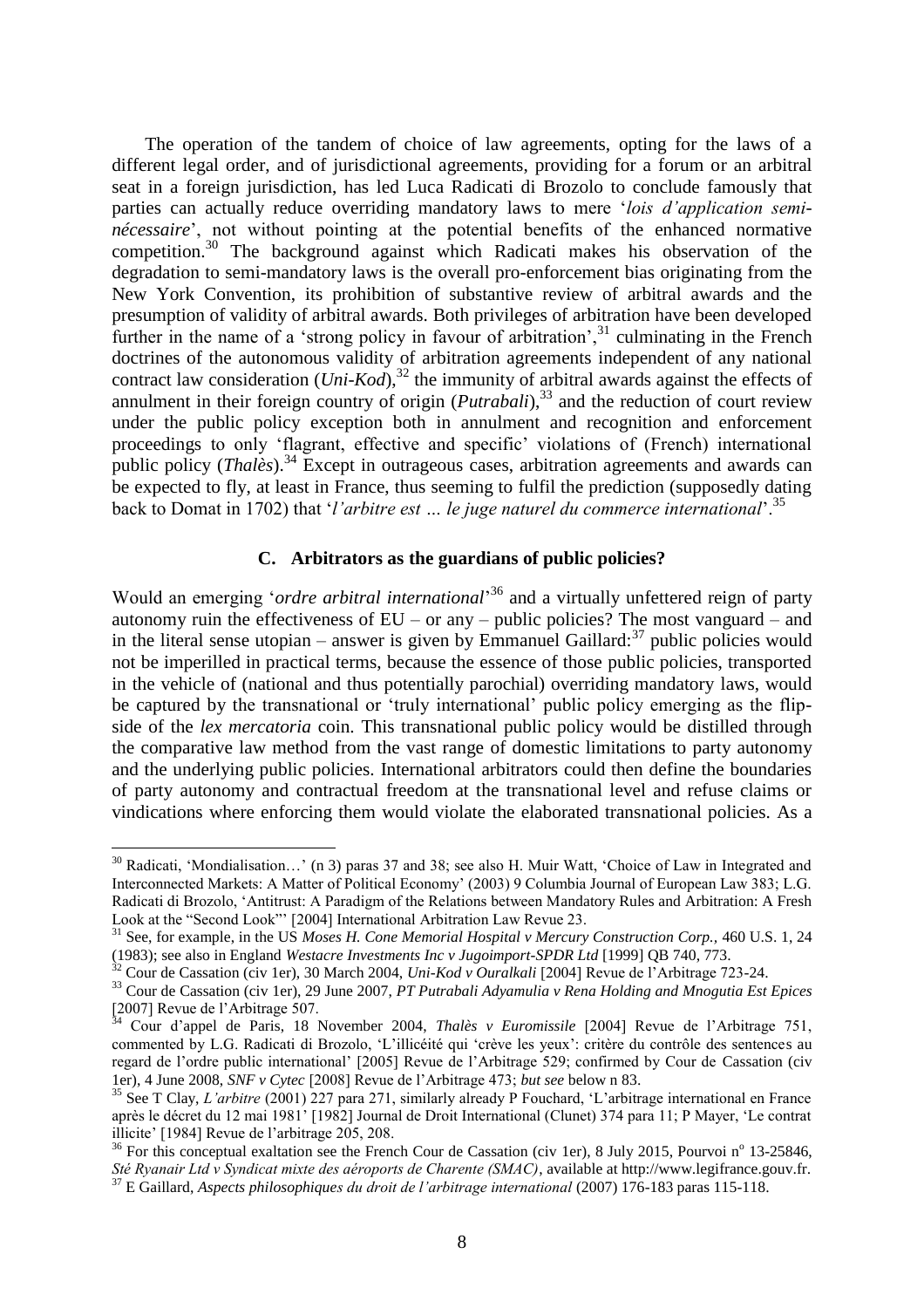consequence, arbitrators would no longer be required to apply national overriding mandatory laws. This grand construction of the transnational arbitral legal order deserves more attention than there is space here. Suffice it to say that this vision is simply irreconcilable with any notion of legitimacy, ranging from democracy to separation of powers: it can hardly be accepted that 'arbitrators are becoming – if with some hand-wriggling and reluctance – default law makers for international traders<sup>', 38</sup> Arbitrators cannot possibly (want or be wanted to) fill the void of the absence a global regulator, which states are not willing or able to create. Conflict of laws remains the uncomfortable and unavoidable reality.

A slightly less utopian answer seems to be premised, like the previous one, on Holmes' realist view that law is the nothing more pretentious than 'the prophecies of what courts will do in fact do'.<sup>39</sup> Luca Radicati, as also Pierre Mayer and Natalie Voser,<sup>40</sup> has suggested that

[t]he application of [overriding mandatory laws] by arbitrators is in a sense the implementation of a bargain between states, on the one hand, and the arbitral community, on the other hand. … [A]rbitrators may also have in mind a broader consideration of the 'interests of arbitration' which requires that they confirm the perception that arbitrators apply [such laws], since a generalized refusal of arbitrators to do so could have negative repercussions on the future amenability of courts to recognise arbitrability in this field. $41$ 

As compelling as the argument may be in terms of arbitral deontology and selfrepresentation, it is obviously not a legal argument that could assure courts of the respect for their overriding mandatory provisions, as Radicati himself readily acknowledges.  $42$ 

<span id="page-9-0"></span>However, more realist constructions prove equally elusive. The much-invoked obligation of arbitrators to render an enforceable award has traction only if the seat of arbitration is in the forum state whose public policies are at stake; in any other state, a request annulment of the arbitral award on public policy basis will usually be futile. <sup>43</sup> If the seat is elsewhere, the award may not be enforceable in the concerned forum state owing to the public policy exception of Article  $V(2)(b)$  NYC. However, it is unlikely to be set aside at the (foreign) seat of arbitration and, as a result, enforceable in any other jurisdiction whose market is not affected by the transaction and which may host assets of the award debtor.

Somewhat more attractive, and still unsatisfying, is the most pragmatic argument by Jan Paulsson,<sup>44</sup> made similarly by Gary Born,<sup>45</sup> that arbitrators are given (expressly or inherently) the mandate by the parties also to resolve their dispute over the applicable law, so long as the

<sup>&</sup>lt;sup>38</sup> A Stone Sweet, 'The New Lex Mercatoria and Transnational Governance' (2006) 13 Journal of European Public Policy 627, 641.

<sup>&</sup>lt;sup>39</sup> O W Holmes, 'The Path of the Law' (1897) 10 Harvard Law Review 457, 461; invoked by Gaillard (above n [37\)](#page-8-2) 24-25.

<sup>&</sup>lt;sup>40</sup> N Voser, 'Current Development: Mandatory Rules of Law as a Limitation on the Law Applicable in International Commercial Arbitration' (1996) 7 American Review of International Arbitration 319, 337; P Mayer, 'Mandatory Rules…' (n [3\)](#page-2-0) 292; *id*, 'Reflections on the International Arbitrator's Duty to Apply the Law' (2001) 17(3) Arbitration International 235, 246.

<sup>41</sup> Radicati, 'Arbitration and Competition Law…' ([n 3\)](#page-2-0) 18 and n 50.

 $^{\rm 42}$  Ibid.

<sup>43</sup> See, e.g., J Lew, 'Competition Law – Limits to Arbitrators' Authority' in *Arbitrability: International and Comparative Perspectives* (L. Mistelis, S. Brekoulakis eds, 2009) 241, 245; but see above n [34.](#page-8-3)

<sup>44</sup> J Paulsson, *The Idea of Arbitration* (2013) 133.

<sup>45</sup> G Born, *International Commercial Arbitration* (2nd edn, 2014) 2705.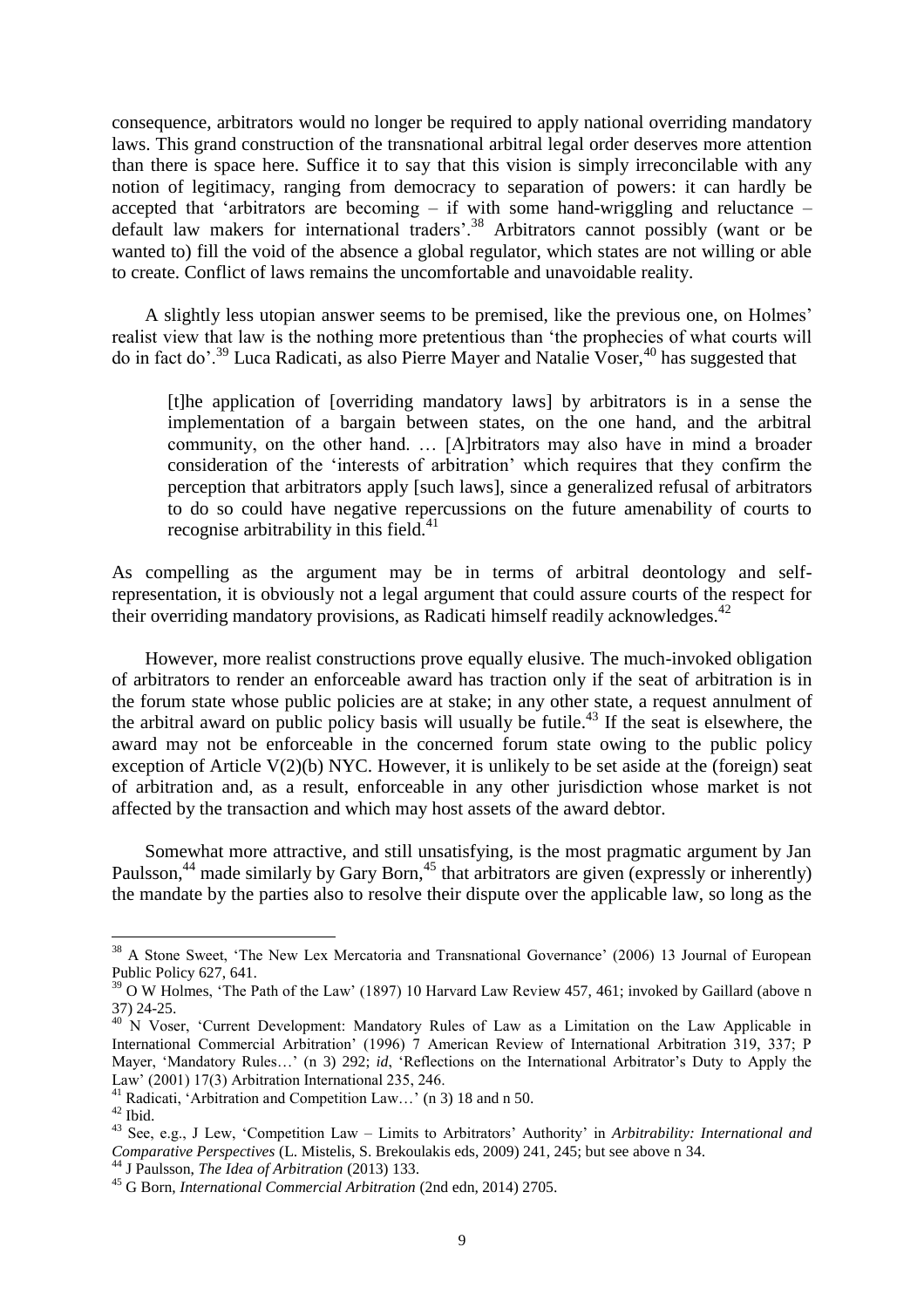arbitration agreement is coached in the usual broad terms ('any dispute arising out of or relating to this contract…'). It seems difficult to conceive that the safeguard of public interests should depend on the exact wording of the arbitration agreement. The approach raises more questions in cases in which the application of an overriding mandatory provision is not pleaded by one of the parties.<sup>46</sup> In any case, this approach advocates primarily a broad scope of jurisdiction, and thus maximum discretion, of the arbitrators in the matter, albeit without providing for any binding rules for the arbitrator to actually resolve such a true conflict of law.

In sum, none of these constructions gives a reassuring answer to the forum's question as to whether its fundamental policies underlying its overriding mandatory provisions will actually be given proper or at least equivalent effect in arbitration.<sup>47</sup> Arbitrators themselves affirm 'that international arbitrators almost invariably apply these rules, or at least consider the question of their applicability, and do so with considerable proficiency'.<sup>48</sup> This is certainly expression of a desideratum – yet the reality looks less promising.

<span id="page-10-1"></span>What arguably carries more motivational weight for arbitrators are cases such as *Hilmarton* in Switzerland,<sup>49</sup> the indignation over which is at the heart of the French vanguard doctrine to ignore the effect of the law at the seat of arbitration.<sup>50</sup> Swiss courts annulled an arbitral award because the arbitrator had applied Algerian mandatory laws concerning corruption when the parties had agreed on the exclusive application of Swiss law. The same pattern underlies *Northrop Corp v Triad Int'l Marketing*, where the 9<sup>th</sup> Circuit brushed aside the argument that arbitrators should have applied clearly mandatory Saudi Arabian law prohibiting similar 'intermediary contracts' for the peddling of influence and insisted on the exclusive application of the chosen Californian law.<sup>51</sup> Indeed, the arbitrators themselves had excluded California's conflict-of-laws rules, and thus any *renvoi* to Saudi law, since this would 'interject the laws of various other countries into the resolution of these disputes, thereby causing the uncertainty and lack of uniformity which the parties sought to avoid'.<sup>52</sup> The same argument has, in my own experience, much traction in arbitrations under English law: s. 46(1)(a) of the Arbitration Act, instructing arbitrators to apply the law chosen by the parties, should be read in conjunction with the no-*renvoi* provision of s. 46(2) to prohibit the arbitrators moving away from the chosen English law.<sup>53</sup> Another recent example is that of an

<span id="page-10-0"></span> $\overline{a}$ <sup>46</sup> *cf* CJEU Case C-168/05 *Claro v Centro Móvil Milenium* [2006] ECR I-10421 para 39.

<sup>&</sup>lt;sup>47</sup> Interesting, yet unrealistic, and silent on the conflict-of-laws question, are two Law & Economics approaches to incentivizing arbitrators to respect mandatory laws: AT Guzman, 'Arbitrator Liability: Reconciling Arbitration and Mandatory Rules' (2000) 49(5) Duke Law Journal 1279-1334 (proposing to make arbitrators financially liable for failing to mandatory rules); E Posner, 'Arbitration and the Harmonization of International Commercial Law: A Defense of Mitsubishi' (1999) 39 Virginia Journal of International Law 647-669 (suggesting random judicial review in substance of awards to as to create the fear of losing reputation by arbitrators if outed by courts).

<sup>48</sup> See, eg, Radicati, 'Antitrust…' (n [30\)](#page-8-4) 28, relying on H Grigera Naón, *Choice of Law Problems in International Commercial Arbitration* (2001) 13.

<sup>49</sup> Cour de Justice du Canton de Geneve, 17 November 1989, *Omnium de Traitement et de Valorisation (OTV) v Hilmarton*, confirmed by the Federal Tribunal, 17 April 1990, both in (1994) XIX Yearbook of Commercial Arbitration 214-222, especially the former at 217-218.

<sup>50</sup> See V Heuzé, 'La morale, l'arbitre et le juge' [1993-3] Revue de l'Arbitrage 179-198.

<sup>51</sup> *Northrop Corp v Triad Int'l Marketing SA*, 811 F.2d 1265, 1270 (9th Cir. 1987), referring to the passage of *Scherk v Alberto-Culver Co*, 417 U.S. 506, 516 (1974) cited above n [29;](#page-7-0) *Northrop* pre-empts at least for California the application of §187(2) Restatement (Second) Conflicts.

<sup>52</sup> See *Northrop* (n [51\)](#page-10-0) 1267.

<sup>&</sup>lt;sup>53</sup> But see the argument made by Mitsubishi's lawyer before the US Supreme Court, arguing that Swiss law would allow a *renvoi* to US law, Transcript of Oral Argument *Mitsubishi v Sole*r at 18, 473 U.S. 614 (1985) (No. 83-1569). On such renvoi under Art 19 of Swiss Law of Private International Law, see H van Houtte, 'The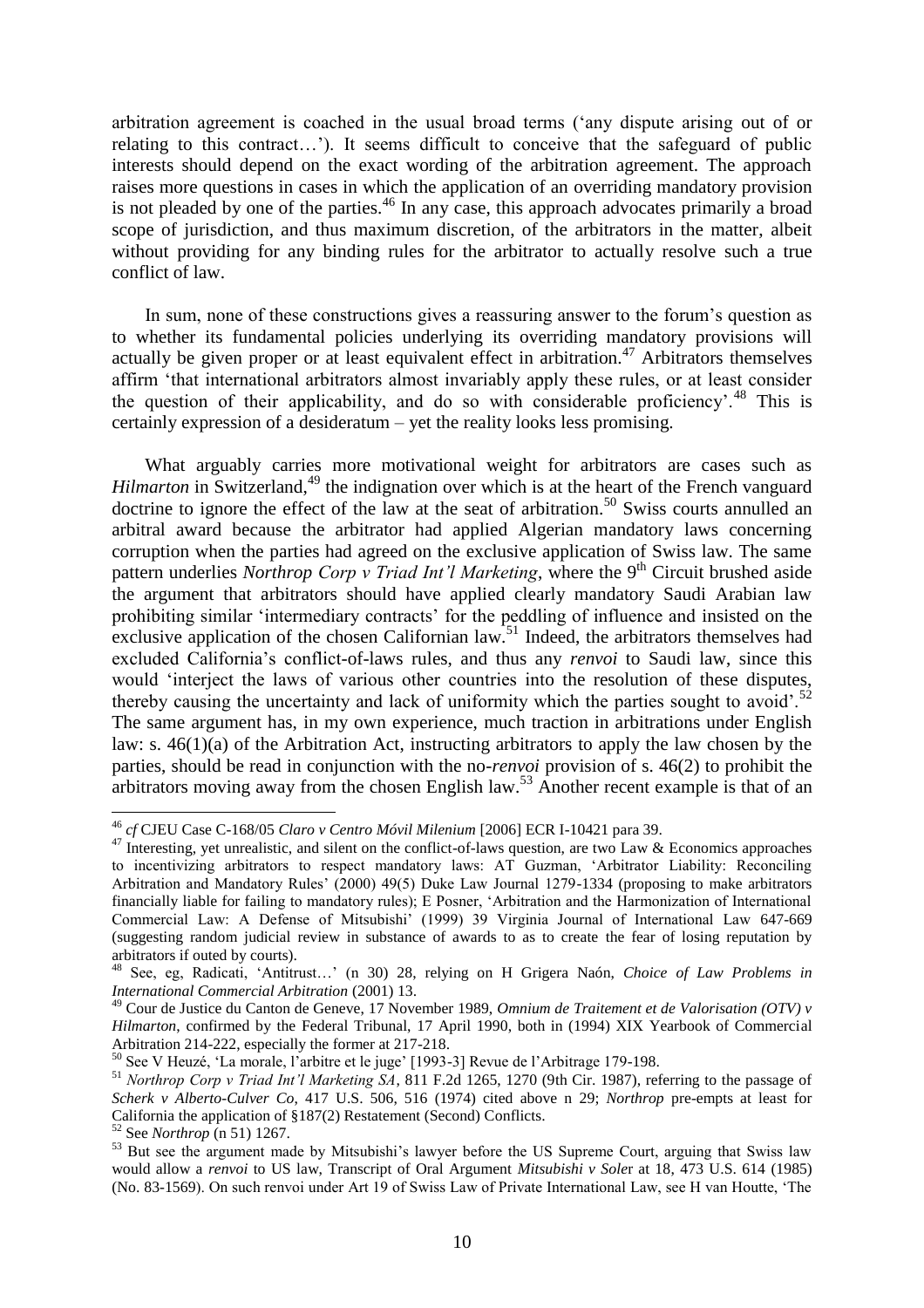arbitral tribunal sitting in New York and mandated to apply New York law to a maritime agency agreement that did not consider an Austrian agent's counter-claim for compensation under EU law, despite the fact that in parallel proceedings brought by the agent in Vienna, the US principal acknowledged the agent's entitlement when arguing (ultimately unsuccessfully) that this claim should be subject to the arbitration clause.<sup>54</sup> Other similar cases confirm the preference for party autonomy over overriding mandatory laws.<sup>55</sup>

A particularly telling example is the indifference of the Canadian arbitrators in *Accentuate v Asigra*, which later played out in the English High Court. They affirmed that '[t]here may be interesting academic and intriguing domestic and international policy reasons why an arbitral tribunal should or should not apply *non lex contractus* mandatory rules of law to certain situations' and acknowledged the *Ingmar* case law of the CJEU, just to conclude that 'this does not justify restricting the parties' freedom to choose a desired governing law in Ontario' and to apply exclusively the latter.<sup>56</sup> Remarkable are also the English judge's comments in *Accentuate*. Tugendhat J first determined that the claim brought by the English distributor could not be obstructed by the arbitration agreement – and, indeed, the award – because of the need to give effect to the English provisions transposing the Commercial Agency Directive, which were overriding mandatory provisions according to *Ingmar*. He then observed:

<span id="page-11-0"></span>I wish to add that nothing in this judgment should be taken as a criticism by me of the conduct or reasoning of the Arbitral Tribunal. ... [I]t was the duty of the Tribunal to apply the law which, according to the [contract], was designated by the parties as the law applicable to the substance of the dispute: see UNCITRAL Art 33. The passages cited from the Award … above demonstrate that the Tribunal was fully conscious of the relevant considerations. They were clearly aware that the English court might approach the matter differently for reasons which do not reflect adversely upon the Tribunal.<sup>57</sup>

This much solicitude for the arbitrators' considerations is somewhat surprising in view of the costs that their decision not to apply the EU overriding mandatory provisions – contrary to the postulates of the aforementioned arbitration literature<sup>58</sup> – inflicted on the Canadian principal.<sup>59</sup> However, the point is that judges, even when enforcing overriding mandatory provisions against the parties' tandem of arbitration and choice-of-law clauses, do not actually expect arbitrators to apply them. It is consequently not surprising that European judges, in case of doubt, refuse to give effect to the parties' transactional constructions that appear to aim at reducing the overriding mandatory provisions of the forum to *lois* 

Application by Arbitrators of Articles 81 & 82 and Their Relationship with the European Commission' [2008] European Business Law Review 63, 67-68.

 $^{54}$  Oberster Gerichtshof 1 March 2017 (n [19\)](#page-5-0) para III(4).

<sup>55</sup> ICC Award no. 6379 (1990) XVII Yearbook of Commercial Arbitration 212; ICC Award no. 12193 (2004) (2007) 134 Journal du Droit International 1276; both cited by Wautelet (above n [14\)](#page-4-0) 227 nn 65 and 67. See also Cour d'appel de Paris, 24 November, 2005, [2006] Revue de l'Arbitrage 717.

<sup>56</sup> Excerpt of the award of 3 March 2008, paras 18-20, cited in *Accentuate v Asigra* [2009] EWHC 2655 (QB) para 73.

<sup>&</sup>lt;sup>57</sup> Ibid para 96.

<sup>58</sup> Above n [48;](#page-10-1) see also LG Radicati 'Mandatory Rules and International Arbitration' (2012) 23 American Review of International Arbitration 49, 72.

 $59$  Tugendhat J subsequently rejected a part of the legal costs claimed by the victorious English distributor; see *Accentuate Ltd v Asigra Inc* [2013] EWHC 889 (QB).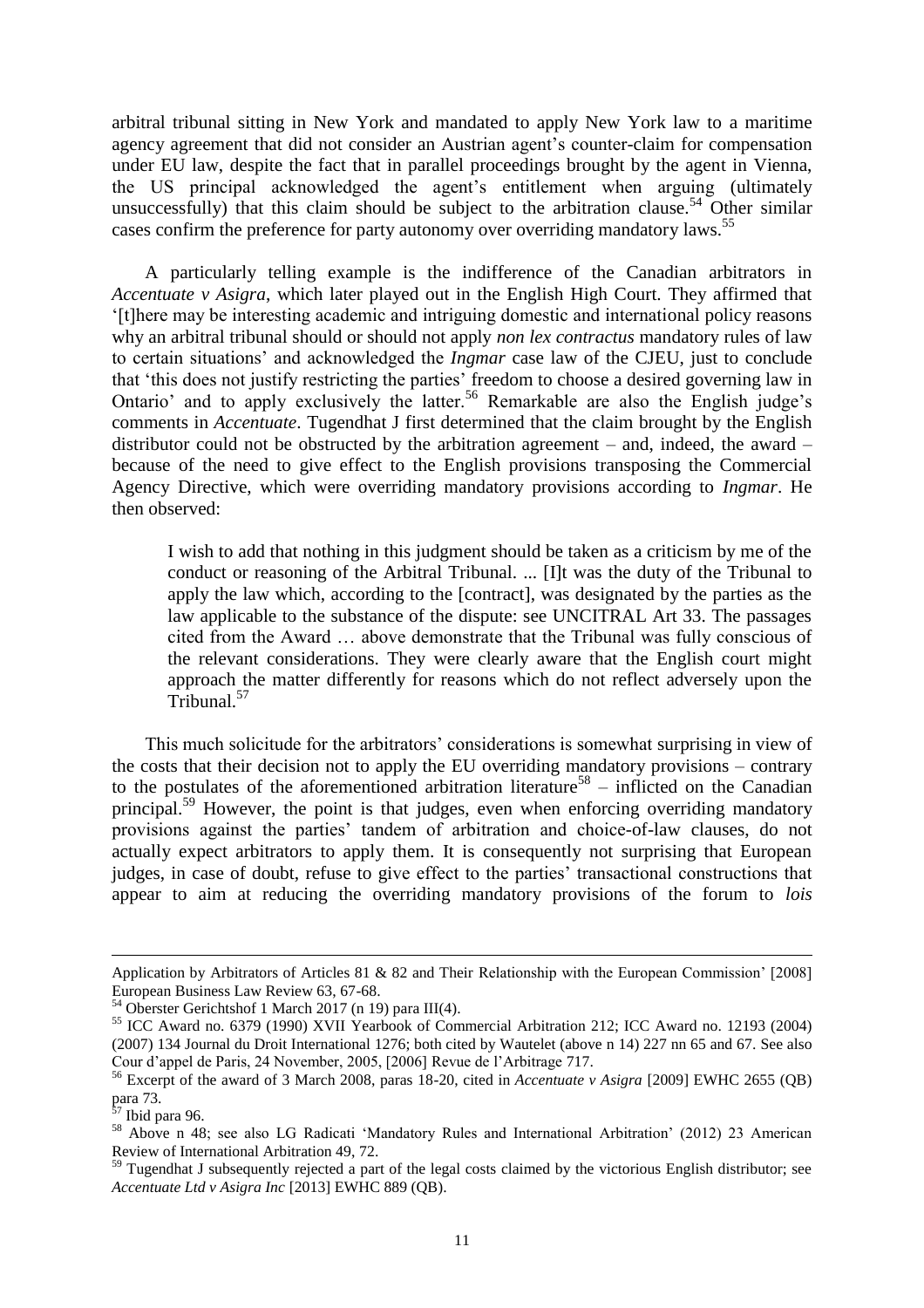*d'application semi-nécessaire*. However, turning back to the original question: *why* do these provisions need to remain *d'application nécessaire*?

# **IV. Procedural autonomy and the principle of effectiveness**

# **A. The principle of procedural autonomy of the Member States**

The fundamental question is: to what degree does EU law actually compel judges to deny the enforcement of arbitration agreements where they cannot expect that the overriding mandatory laws of the forum will be applied in the arbitration or courts abroad and that the then applied foreign laws provide no equivalent solution?<sup>60</sup> Some argue that it does not. When discussing a decision of the German *Bundesgerichtshof* that rejected the need for requesting a preliminary ruling from the CJEU as to whether *Ingmar* could justify not enforcing a choice-of-forum agreement, Jürgen Basedow points at the 'principle of procedural autonomy of the EU Member States', from which he concludes:

<span id="page-12-2"></span>Thus, the effectiveness of enforcement mechanisms for the post-contractual compensation of commercial agents is not ensured by the law of the Union, instead being entrusted to the Member States, and the obligation of the Member States is expressed with some reserve: they 'must not render practically impossible or excessively difficult' the exercise of individual rights. This negative obligation is clearly less than a duty to ensure the greatest possible effect to exercise the rights in question. Thus, the effectiveness of the right to such payments is a matter for national law, with some broad limits drawn by the law of the Union. $61$ 

The 'principle of procedural autonomy' is also the main argument when it comes to how much pro-arbitration bias national arbitration laws of Member States may promote despite the requirements of EU law. The CJEU confirmed in *EcoSwiss v Benetton* the prohibition of anti-competitive agreements in (what is now) Article 101 TFEU as constituting an overriding mandatory provision of EU law.<sup>62</sup> Questions of EU law raised in arbitration would need to remain under the control of ordinary courts at the different stages of review of the award, 'which may be more or less extensive depending on the circumstances'.<sup>63</sup> Moreover:

<span id="page-12-1"></span><span id="page-12-0"></span>[i]t follows that where its domestic rules of procedure require a national court to grant an application for annulment of an arbitration award where such an application is founded on failure to observe national rules of public policy, it must also grant such

<sup>60</sup> D Quinke, 'Arbitration of Disputes from Commercial Representation in Germany' in *Arbitration in Germany*  (KH Böckstiegel *et al* eds, 2nd edn, Kluwer 2015) 817, 825 para 30, suggests 'reasonable certainty' as the threshold rather than a 'likely danger' of non-application of the forum's overriding mandatory provisions as required by the OLG München (n [12\)](#page-4-2).

 $61$  Basedow, 'Exclusive...' (n [1\)](#page-1-0) 29.

<sup>62</sup> CJEU Case C-126/97 *EcoSwiss China Time Ltd v Benetton International NV* [1999] ECR I-3055 para 36, referring to what is now Art 3(1)(b) TFEU, which defines the regulation of competition in the Internal Market as an exclusive competence of the EU.

<sup>63</sup> Ibid para 32, relying on Case 102/82 *Nordsee Deutsche Hochseefischerei GmbH v Reederei Mond Hochseefischerei Nordstern AG & Co. KG and Reederei Friedrich Busse Hochseefischerei Nordstern AG & Co KG* [1982] ECR 1095 para 14, which also established in paras 10-13 that an arbitral tribunal is not 'a court or tribunal of a member state' within the meaning of (now) Art 267 TFEU.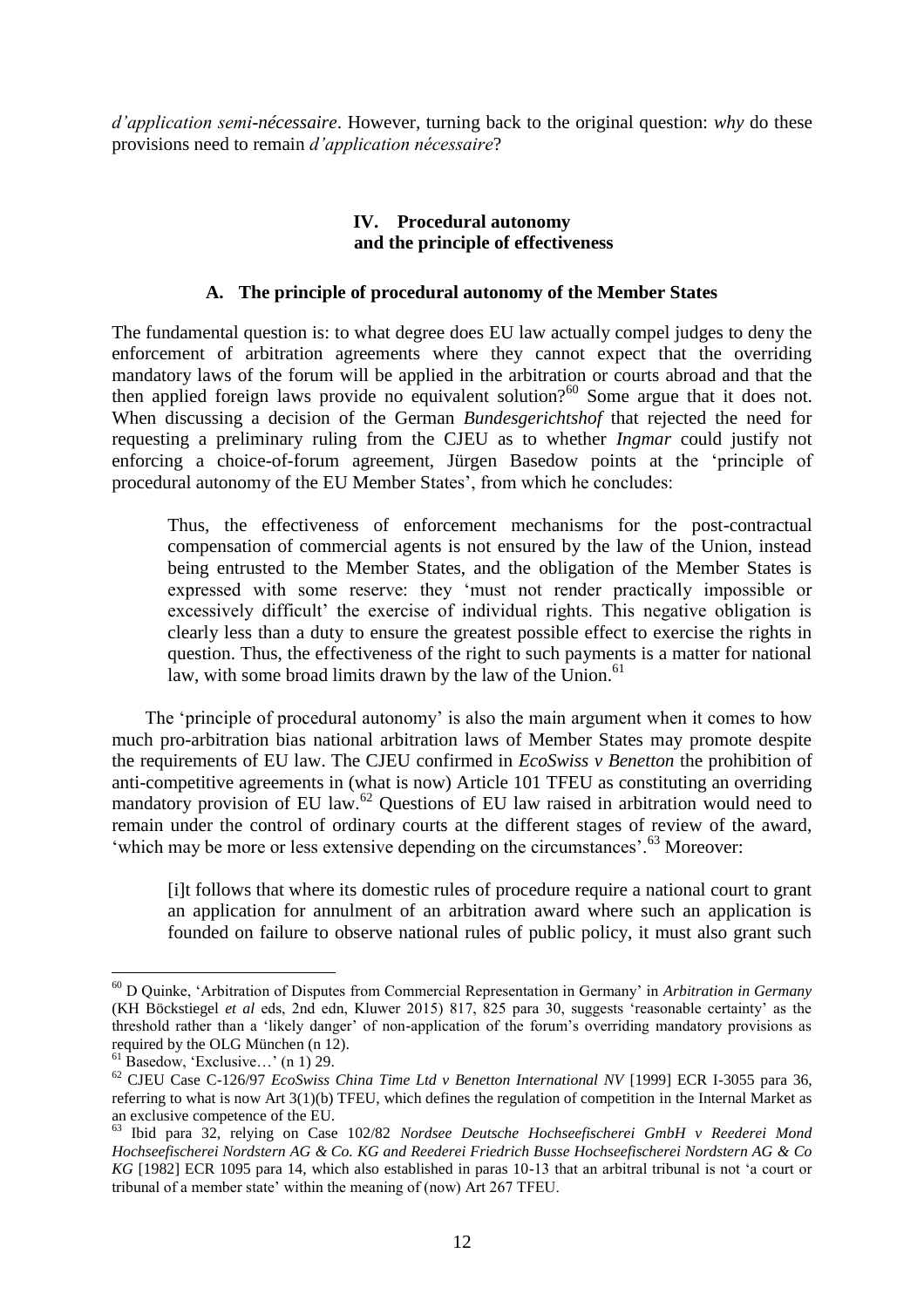<span id="page-13-1"></span>an application where it is founded on failure to comply with the prohibition laid down in  $\lceil \text{now} \rceil$  Article  $\lceil 101 \rceil$  of the Treaty.<sup>64</sup>

This decision has been hailed as implicitly recognizing that competition law matters are, in principle, capable of settlement by arbitration in Europe. <sup>65</sup> Much attention has also been given to the other part of *EcoSwiss*, in which the Court clarified:

that [EU] law does not require a national court to refrain from applying domestic rules of procedure according to which an … award … in respect of which no application for annulment has been made within the prescribed time-limit acquires the force of *res judicata* and may no longer be called in question by a subsequent arbitration award, even if this is necessary in order to examine … whether an agreement which the interim award held to be valid in law is nevertheless void under Article [101] of the Treaty.<sup>66</sup>

This is, indeed, an expression of the 'principle of procedural autonomy of the Member States'. That has motivated some to extrapolate this principle as a *carte blanche* for the abovementioned French doctrine of minimalist court review of awards for public policy violation resulting from the *Thalès case* law in terms of compatibility with EU law.<sup>67</sup> The same spirit is found in Basedow's argument that procedural autonomy would grant courts of Member States the freedom not to refuse enforcement of jurisdictional agreements despite the expectation that an overriding mandatory provision of the forum will be neither applied nor compensated for by an equivalent foreign provision. In both instances, it is questionable that the CJEU would appreciate the 'principle of procedural autonomy' in such a manner as suggested by the opinion of AG Wathelet in *Genentech v Hoechst and Sanofi-Aventis*. 68 Quite to the contrary: national procedural autonomy does not, itself, limit the principle of effectiveness of EU law but is a subordinate principle of practical application to the latter, which thus deserves some more attention.

#### <span id="page-13-2"></span><span id="page-13-0"></span>**B. The context of the principle of effectiveness**

The CJEU in *Nordsee* and, building thereon, in *EcoSwiss* insisted on the importance of references for preliminary rulings to the CJEU in order to ensure the uniform application of EU law<sup>69</sup> – a path not open to arbitral tribunals as mere creatures of contract and thus not 'courts or tribunals of a Member State' in the sense of [now] Article 267 TFEU. The orthodoxy of the European legal construction would be at stake if the implementation of EU

<sup>64</sup> Ibid para 37.

<sup>65</sup> See, eg, S. Brekoulakis, 'Arbitrability – Persisting Misconceptions and New Areas of Concern' in *Arbitrabiity: International and Comparative Perspectives* (L. Mistelis, S. Brekoulakis eds, Kluwer 2009) 19, 21; Lew (n [43\)](#page-9-0) 255.

<sup>66</sup> Case C-126/97 *EcoSwiss* (n [62\)](#page-12-0) para 48.

<sup>67</sup> See, eg, E Cheng, B Ward, 'Application of EcoSwiss to French Annulment Proceedings' (27 January 2005), http://www.internationallawoffice.com; R Nazzini, 'International arbitration and public enforcement of competition law' [2004] European Competition Law Review 153, 155. For *Thalès* see above n [34.](#page-8-3)

<sup>68</sup> Opinion of Advocate General M. Wathelet in CJEU Case C-567/14 *Genentech v Hoechst and Sanofi-Aventis* (17 March 2016) paras 55-72, especially 58.

<sup>69</sup> Case 102/82 *Nordsee* (n [63\)](#page-12-1) para 14 ('Community law must be observed in its entirety throughout the territory of all the Member States; parties to a contract are not, therefore, free to create exceptions to it'); Case C-126/97 *EcoSwiss* (n [62\)](#page-12-0) para 40 ('it is manifestly in the interest of the Community legal order that, in order to forestall differences of interpretation, every Community provision should be given a uniform interpretation, irrespective of the circumstances in which it is to be applied (Case C-88/91 *Federconsorzi* [1992] ECR I-4035, paragraph 7)').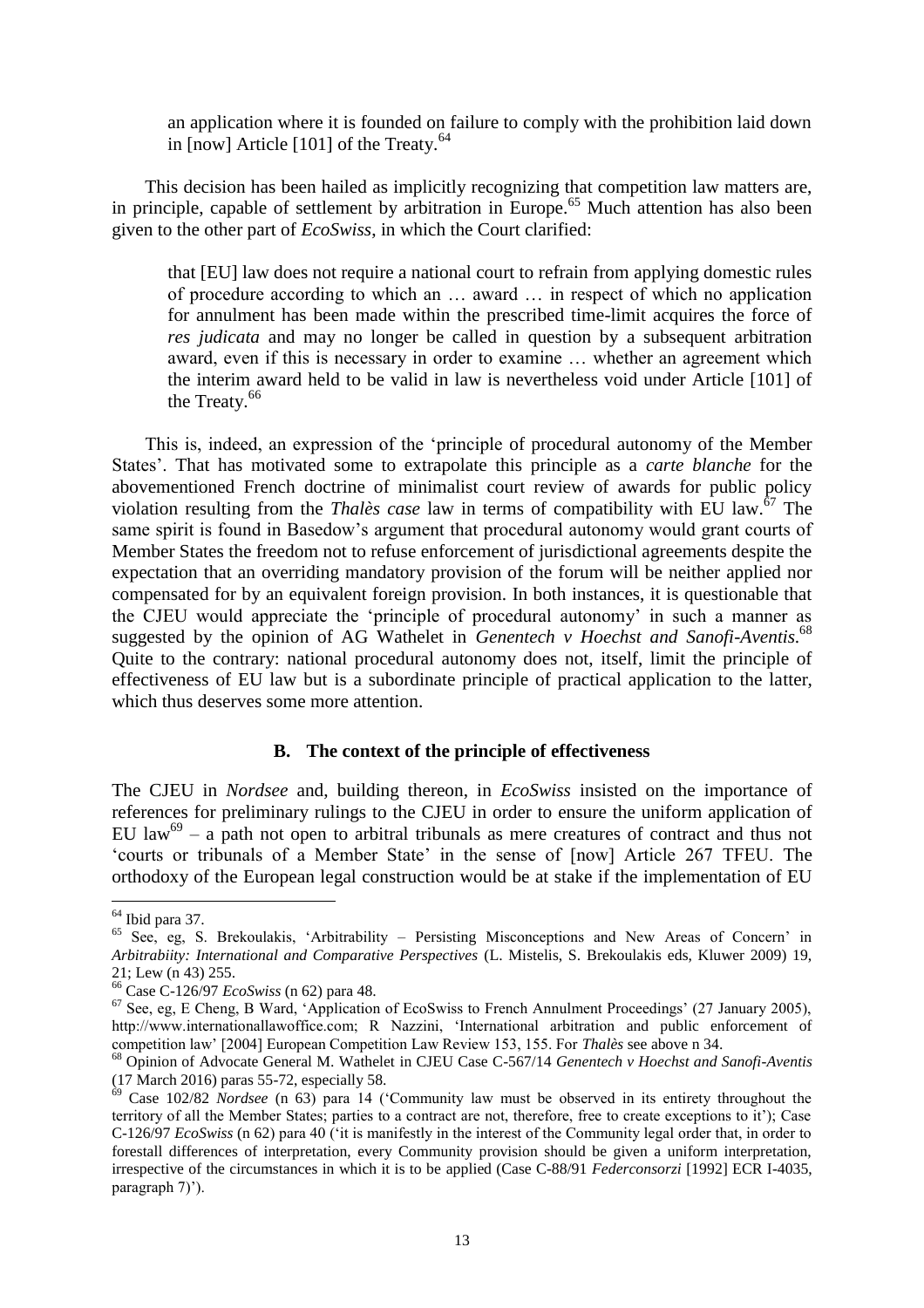law were to diverge materially from one Member State to another.<sup>70</sup> Accordingly, (now) Article 5(3) of the Treaty on European Union (TEU) spells out the requirement of effectiveness as a benchmark for uniformity, which in the EU necessitates the principle of sincere cooperation and translates into a specific obligation of all Member States.

This requirement of effectiveness has been elaborated by the CJEU in a long line of cases:

<span id="page-14-1"></span>In such circumstances [of lack of EU rules], it is for the domestic legal system of each Member State to designate the courts and tribunals having jurisdiction and to lay down the detailed procedural rules governing actions for safeguarding rights which individuals derive from [EU] law, provided, first, that such rules are not less favourable than those governing similar domestic actions (principle of equivalence) and, second, that they do not render virtually impossible or excessively difficult the exercise of rights conferred by [EU] law (principle of effectiveness).<sup>71</sup>

The first part of this sentence later evolved into the CJEU affirming in 2006 the already mentioned 'principle of procedural autonomy of the Member States'.<sup>72</sup> However, as its genesis shows, this principle only applies for the purpose of filling a void left by EU law.<sup>73</sup> In filling this gap by domestic procedural law, Member States are then acting as trustees of the interest of the EU, which necessarily requires allowing for some variance in procedural terms – but not in terms of substance. National procedural provisions cannot, of their own right, take any precedence over substantive EU law. They merely remain applicable to the degree that they actually accord with general principles on which EU law itself is based,<sup>74</sup> such as the protection of legitimate expectations or, like the time-limitation issue in *EcoSwiss*, legal certainty and *res iudicata*. <sup>75</sup> Put differently, if national procedural law circumscribes the application of substantive EU law, this is not because of a higher principle of 'national procedural autonomy' but because EU law relies on national procedural law for its own (EU law) purposes. $76$ 

<span id="page-14-0"></span>National procedural provisions, even if 'autonomous', must still comply with the requirement of effectiveness, which means that, at the very minimum, they should 'not make the exercise of the rights conferred … [in practice] virtually impossible or excessively

<sup>70</sup> *cf* CJEU Case 6/64 *Costa v ENEL* [1964] ECR 585 para 17: 'The law stemming from the Treaty, an independent source of law, could not, because of its special and original nature, be overridden by domestic legal provisions, however, framed, without being deprived of its character as community law and without the legal basis of the Community itself being called into question.'

<sup>71</sup> CJEU Case C-231/96 *Edis v Ministero della Finanze* [1998] ECR I-4951 para 34, relying on Case C-261/95 *Palmisani v INPS* [1997] ECR I-4025 para 27; reaffirmed in Case C-260/96 *Ministero delle Finanze v SPAC* [1998] ECR I-4997 para 18; Case C-228/96 *Aprile v Amministrazione delle Finanze dello Stato* [1998] ECR I-7141 para 18; Case C-343/96 *Dilexport Srl v Amministrazione delle Finanze dello Stato* [1999] ECR I-575 para 25; Case C-453/99 *Courage v Crehan* [2001] ECR I-6297 para 29.

<sup>72</sup> Joined Cases C-392/04 and C-422/04 *i-21 and others v Germany* [2006] ECR I-8559 para 57.

<sup>73</sup> *cf* TFEU Art 291, which reiterates the Member States' duty of effective implementation of EU law and specifies in Paragraph 2 that implementing powers may be conferred upon the Commission '[w]here uniform conditions for implementing legally binding Union acts are needed'.

<sup>74</sup> For the status of general principles of law as primary EU law see CJEU Case 29/69, *Stauder* [1969] ECR 419 para 7.

<sup>75</sup> See Joined Cases C-392/04 and C-422/04 *i-21 and others v Germany* [2006] ECR I-8559 para 57; see W Schroeder, in *EUV / AEUV* (R Streinz ed, 2nd edn, Beck 2012) AEUV Art. 288 para 43.

<sup>76</sup> Schroeder (n [75\)](#page-14-0) para 43 and n 141; CM Kakouris, 'Do the Member States Possess Judicial Procedural "Autonomy"?' (1997) 34 Common Market Law Review 1389, 1404.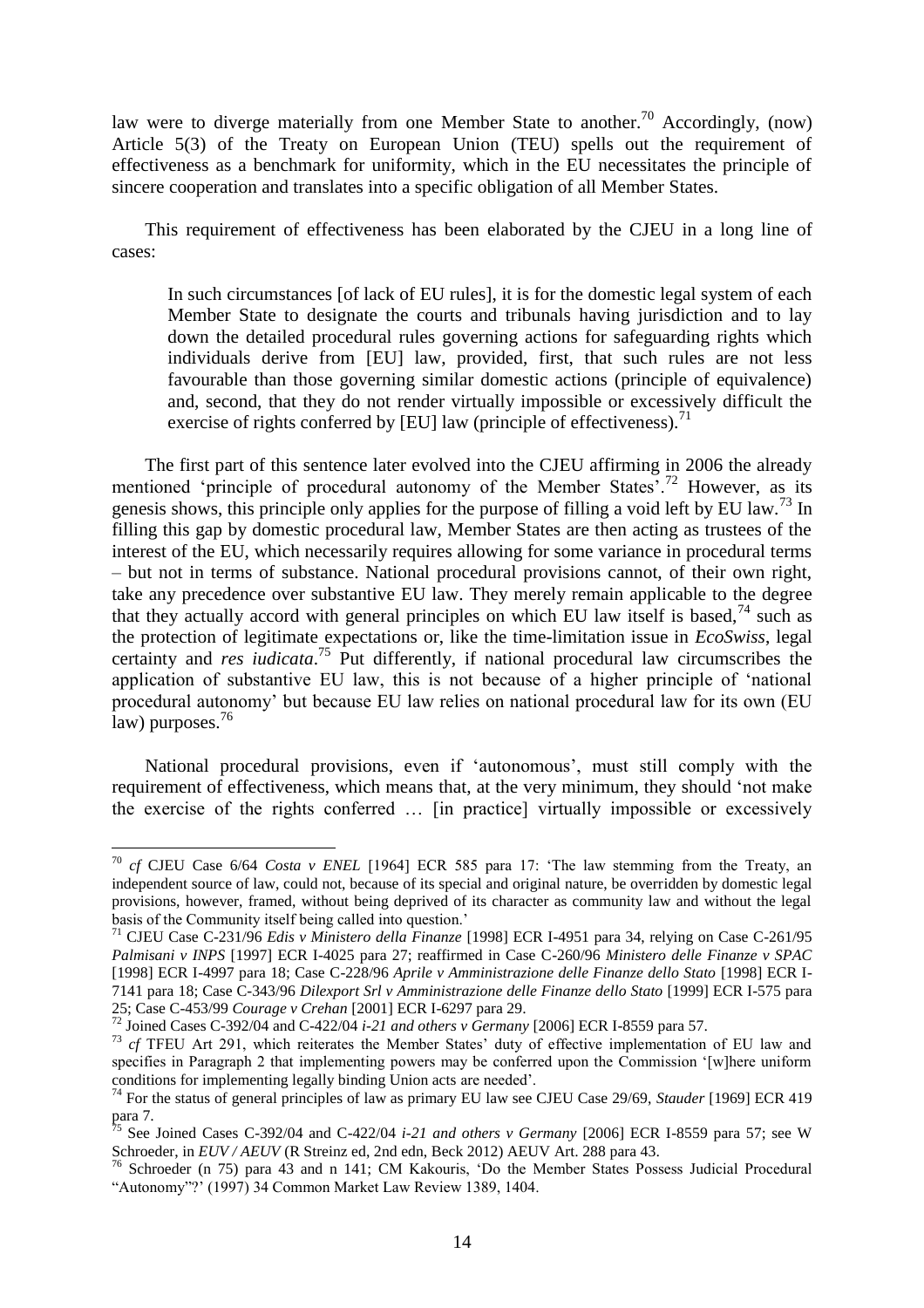difficult'.<sup>77</sup> If taken in isolation, one could conclude – as Basedow does – that 'this negative obligation [would be] clearly less than a duty to ensure the greatest possible effect to exercise the rights in question.'<sup>78</sup> This misses the point, however, as clarified by the current President of the Court, Koen Lenaerts:

<span id="page-15-1"></span>There is a fundamental difference between the national procedural autonomy to provide adequate remedies, which may indeed result in differences in *enforcement* of EU law and the prior question whether a certain EU norm can be *invoked* before the national judge. The former is as a matter of subsidiarity usually left to the Member States and rightly so. The latter should be a matter of EU law, applying equally across all the Member States, thus giving everyone as much or as little chance to rely on EU law using whatever procedural format the Member State provides for this.<sup>79</sup>

Compelling a party to bring a claim on the basis of an overriding mandatory provision in a non-EU forum and against the odds of a choice-of-law clause mandating the application of non-EU law, given the predictability of failure as well as the time and costs involved, *is* making the exercise of that right 'virtually impossible or excessively difficult'.

Moreover, effectiveness is required not only in negative terms but also in positive terms, $80$  as clarified by the CJEU:

<span id="page-15-0"></span>For that purpose [of guaranteeing the application and effectiveness of EU law], whilst the choice of penalties remains within [the Member States'] discretion, they must ensure in particular that infringements of [EU] law are penalized under conditions, both procedural and substantive, which are analogous to those applicable to infringements of national law of a similar nature and importance and which, in any event, make the penalty effective, proportionate and dissuasive. <sup>81</sup>

The much-criticized refusal of courts to enforce choice-of-forum or arbitration agreements in tandem with choice-of-law clauses where EU public policies are at stake is precisely such a sanction mandated by EU law. The importance of the principle of effectiveness becomes even more tangible when considering the consequences of courts' failure to ensure such effectiveness: under the *Francovich I* case law, this would arguably give rise to liability of the Member State to the individuals protected by the EU substantive provisions in question. $82$ 

<sup>77</sup> Joined Cases C-392/04 and C-422/04 *i-21* (n [72\)](#page-14-1) para 58; Joined Cases 205-215/82 *Deutscher Milchkontor and Others v Germany* [1983] ECR 2633 para 22.

<sup>&</sup>lt;sup>78</sup> See Basedow, 'Exclusive...' (n [1\)](#page-1-0) 29, cited above at n [61.](#page-12-2)

<sup>79</sup> See K Lenaerts, T Corthaut, 'Of birds and hedges: the role of primacy in invoking norms of EU law' [2006] European Law Review 287, 309 (emphases in the original, internal citations omitted).

<sup>80</sup> But see Nazzini (above n [67\)](#page-13-0) 155, arguably misreading the judgment's para 37 (n [64\)](#page-13-1).

<sup>81</sup> ECJ Case 68/99 *Commission v Greece* [1989] ECR 2965 paras 23-24; for the Member States' discretion see ECJ Case 50/76 *Amsterdam Bulb BV v Produktschap voor Siergewassen* [1977] ECR 137 para 32.

<sup>82</sup> Joined Cases C-6/90 and C-9/90 *Francovich and Others v Italy* [1991] ECR I-5357 para 35; Joined Cases C-46/93 and C-48/93 *Brasserie du Pêcheur v Germany* and *ex parte Factortame* [1996] ECR I-1029 para 31; Case C-392/93 *ex parte British Telecommunications* [1996] ECR I-1631 para 38; Case C-5/94 *ex parte Hedley Lomas* [1996] ECR I-2553 para 24; Joined Cases C-178/94, C-179/94, C-188/94, C-189/94 and C-190/94 *Dillenkofer and Others v Germany* [1996] ECR I-4845 para 20.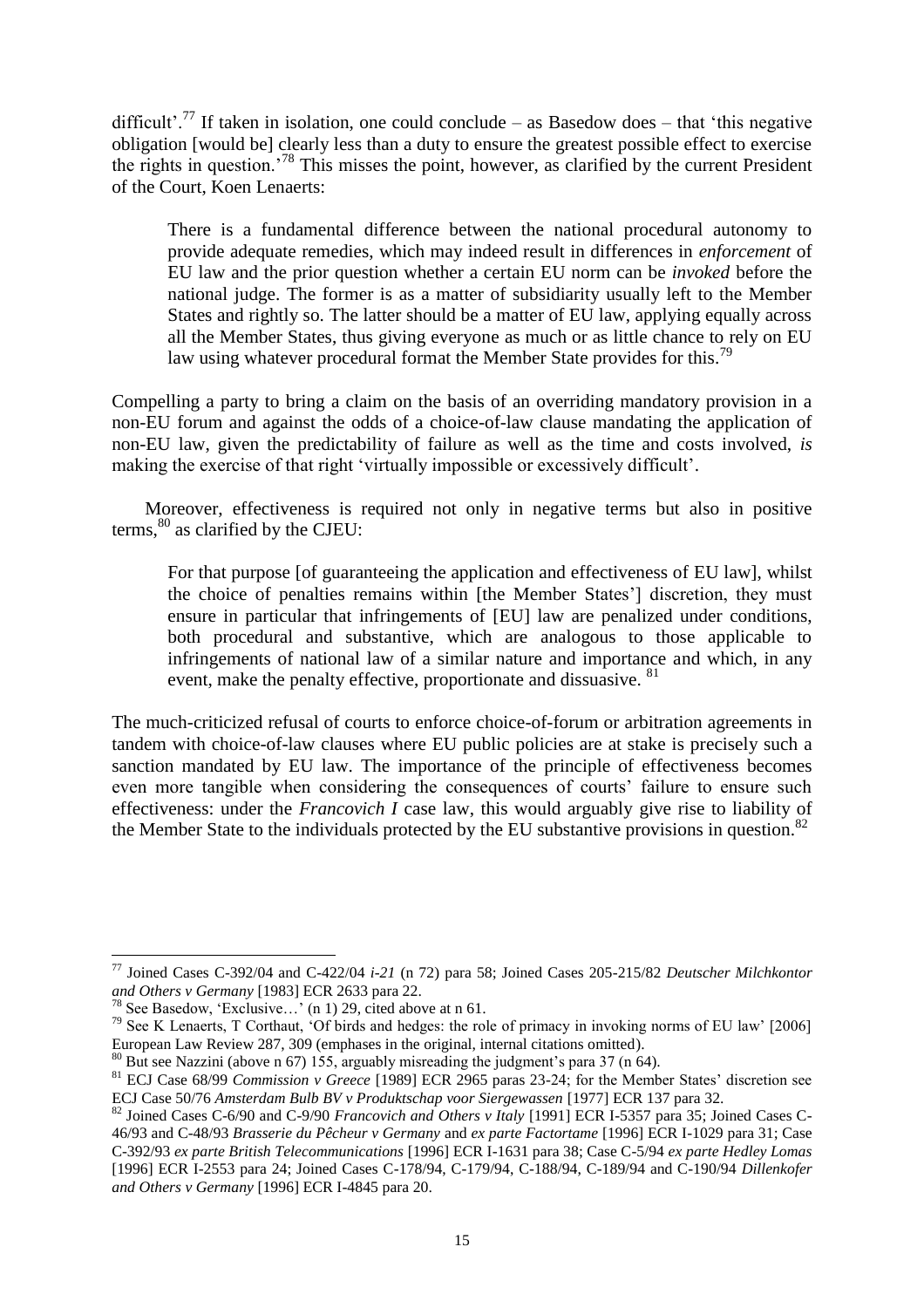#### <span id="page-16-0"></span>**C. The requirement of effectiveness and its impact on arbitration**

The limits of national procedural autonomy have been clearly captured by AG Wathelet in *Genentech*: 'No system can accept infringement of its most fundamental rules making up its public policy, irrespective of whether or not those infringements are flagrant or obvious… Put another way, one or more parties to agreements which might be regarded as anticompetitive cannot put these agreements beyond the reach of review under Articles 101 TFEU and 102 TFEU by resorting to arbitration.'<sup>83</sup> Put yet another way, it is simply unacceptable, because it is unconstitutional, for judges to let deference to arbitration water down 'the most fundamental rules making up [a country's] public policy' to merely 'semimandatory rules'.<sup>84</sup>

This reasoning *mutatis mutandis* shows also the insufficiency of the proposals that courts should only refuse to enforce arbitration or choice-of-forum agreements in the case of '*fraude à la loi*<sup>85</sup> or 'in clearly abusive circumstances'.<sup>86</sup> Courts have rightly refused to restrain themselves to this very restrictive criterion.<sup>87</sup> Such a minimalist approach would, in fact, be the equivalent to the problematic French *Thalès* logic at the stage of court scrutiny of the arbitration agreement for compatibility with the public policy of the forum. It is equally not compatible with the requirement of substantive effectiveness of EU law. Indeed, it would make little sense, also in terms of costs, to first pursue pointless arbitration or court proceedings, in which the EU overriding mandatory provisions are not expected to be applied, and then litigate anew the same dispute.

The concept of *lois d'application semi-nécessaire* may be an accurate factual description of an enforcement deficit in the transnational dimension of the globalized economy, but it is not a legal concept that could justify accepting such a regulatory deficit. Specifically, in the EU, the courts' refusal to give effect to arbitration agreements that would undermine the effectiveness of EU overriding mandatory provisions is nothing but an application of the principle of effectiveness in its negative dimension. The resulting frustration of the parties' (not the Member States') procedural autonomy is, indeed, regrettable – and yet just the kind of sanction that, at least as a starting point, may even be required from Member States to ensure the full effectiveness of EU law.<sup>88</sup> Concerns that this approach would be merely speculative and should rather be left to the *ex post* control at the stages of enforcement, as suggested by the US Supreme Court in *Mitsubishi*,<sup>89</sup> cannot prevail over the effectiveness of

<span id="page-16-1"></span><sup>83</sup> AG Wathelet in *Genentech* (n [68\)](#page-13-2) paras 67 and 72. See now also Cour d'appel de Paris 21 February 2017, *Belokon v Kirghizistan*, no 15/01650, available at https://www.italaw.com/sites/default/files/casedocuments/italaw8476.PDF, at 8 finding that 'the prohibition of money laundering is part of the number of principles, the violation of which the French legal order cannot accept even in an international context…' and setting aside an award after very detailed scrutiny, albeit insisting that the violation would be 'manifeste, effective et concrète' at 15.

 $84$  In that sense Kleinheisterkamp, 'Impact...' (n [3\)](#page-2-0) 116.

<sup>&</sup>lt;sup>85</sup> Ragno (n [19\)](#page-5-0) 158. The choice of this legal concept of conflict of laws is, strictly speaking, not convincing, as it refers to the manipulation of the connecting factors by the parties so as to circumvent the application of otherwise applicable law, which is not the case when the relevant connecting factor is the parties' exercise of party autonomy; see F Rigaux, M Fallon, *Droit international privé* (3rd edn, Larcier 2005) 215-217 para 5.73.

 $86$  Basedow, 'Exclusive...' (n [1\)](#page-1-0) 30-31.

<sup>87</sup> In Belgium, Cour de Cassation, *Sebastian International* (n [14\)](#page-4-0).

<sup>88</sup> See above text accompanying n [81.](#page-15-0)

<sup>89</sup> *Mitsubishi Motors Corp v Soler Chrysler-Plymouth* 473 U.S. 614 (1985) at 638: 'Having permitted the arbitration to go forward, the national courts of the United States will have the opportunity at the awardenforcement stage to ensure that the legitimate interest in the enforcement of the anti-trust laws has been addressed.'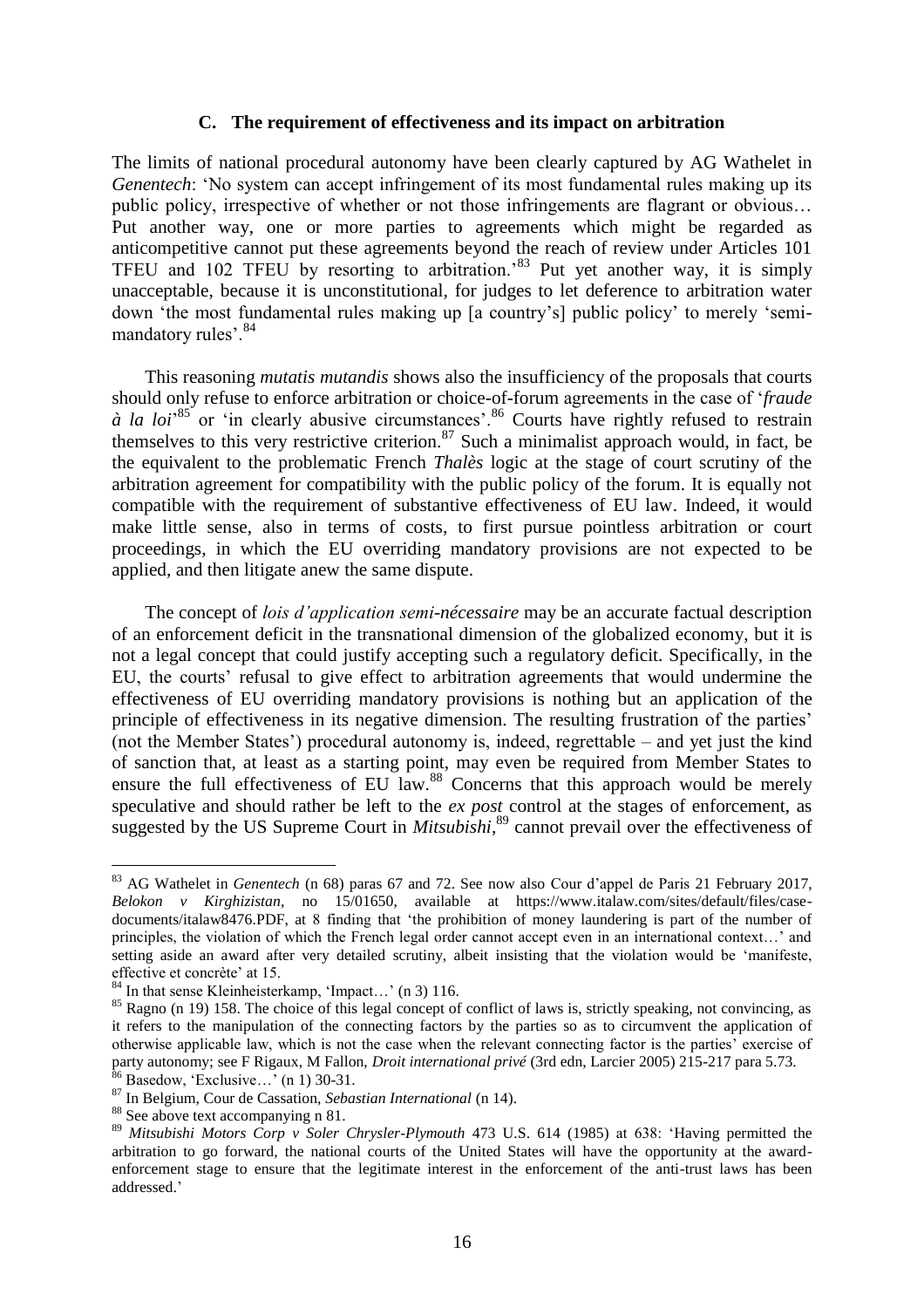core public regulation. Advocating a solution *à la Mitsubishi* is not only unrealistic where courts actually adopt the problematic minimalist *ex post* control of public policy.<sup>90</sup> As already noted, sending parties first off to a pointless arbitration is incompatible with the court's obligations to respect procedural efficiency as well as the EU requirement of substantive effectiveness. The reactions of European courts to potential circumventions of their overriding mandatory laws, especially those originating in EU law, can thus hardly be condemned as a matter of principle. $91$  What then remains as a question is whether breaking the arbitration agreements is actually the only and necessary consequence.

# <span id="page-17-3"></span><span id="page-17-2"></span><span id="page-17-1"></span>**V. Proportionality and Pragmatism**

There is, after all, a solution to the seeming antagonism between the need for effectiveness of EU overriding mandatory provisions and the efficiency of international arbitration. This solution emerges from the public law dimension of the problem. As elaborated above,  $92$ overriding mandatory provisions limit the fundamental rights of the parties upon which party autonomy is constructed. The refusal to enforce the parties' choice-of-law agreement *and* their arbitration or choice-of-forum agreement is, as such, a legitimate yet harsh sanction. This sanction is an interference of the State (here the EU through the judges of a Member State) with the freedom of the parties that can be justified only to the degree that it is necessary. This follows directly from the principle of proportionality, which is the essential constitutional limitation of all exercise of sovereign power affecting the fundamental rights of individuals. This principle binds all public powers both at the EU level and at the level of the Member States,  $93$  whose constitutions mostly recognize the same principle.  $94$  As much as it is partially recognized that the legislature has a particular broad margin of appreciation in the field of economic ordering,<sup>95</sup> freedom of contract is recognized to be covered by the fundamental rights of the EU – and thus subject to the principles of proportionality.<sup>96</sup> This means, in the CJEU's own words:

<span id="page-17-0"></span>In accordance with the principle of proportionality, which is one of the general principles of [EU] law, the lawfulness of the prohibition of an economic activity is subject to the condition that the prohibitory measures are appropriate [or suitable] and necessary in order to achieve the objectives legitimately pursued by the legislation in

<sup>90</sup> See in the US *Baxter International v Abbott Laboratories* 325 F.3d 954 (7th Cir. 2003).

<sup>&</sup>lt;sup>91</sup> Not discussed here, for lack of space, is whether the courts' attitude would mean a re-installation of abolished rules of inarbitrability of matters covered by internationally mandatory laws and that the non-application of these laws would not constitute violations of public policy. As much they would deserve further clarification, both arguments are arguably conceptually misguided and, in any case, not decisive for the present purposes. <sup>92</sup> See above II.C.

 $93$  See Treaty on European Union (TEU) Art 5(1), first sentence, and (3), as well as CFR Art 52(1), second sentence;

<sup>94</sup> In Germany, BVerfG 12 November 1958 – 2 BvL 4, 26, 40/56, 1, 7/57 *Preisgesetz* (1958) 8 BVerfGE 274 at 328; in Belgium, e.g., Cour d'arbitrage Arrêt 167/2004 of 28 October 2004 – *SA Les AP Assurances v G Van Leekwijck et H Wouters*, (2005) 10 Revue de Droit commercial belge 1052, 1054. In France: Cour constitutionnelle, nº 2008-562 DC of 21 February 2008, *Loi relative à la rétention de sûreté*, ECLI:FR:CC:2008:2008.562.DC, paras 14, 17, 19, 23 (elaborating for the first time the criteria of the test of proportionality as recognized in German and EU law).

<sup>95</sup> CJEU Case C-233/94 *Germany v Parliament and Council* [1997] ECR I-2405 para 56; Case C-84/94 *UK v Council* [1996] ECR I-5755 para 57; see already Case C-331/88 *FEDESA* [1990] ECR I-4057 para 14. Similarly in Germany BVerfG 18 July 2005 - 2 BvF 2/01 *Risikostrukturausgleich* (2005) 113 BVerfGE 167 para 224.

<sup>96</sup> CJEU Case 151/78 *Sukkerfabriken Nykøbing v. Ministry of Agriculture* [1979] ECR 1 para 22 (*obiter*); Case C-292/97 *Kjell Karlsson and Others* [2000] ECR I-2737 para 45.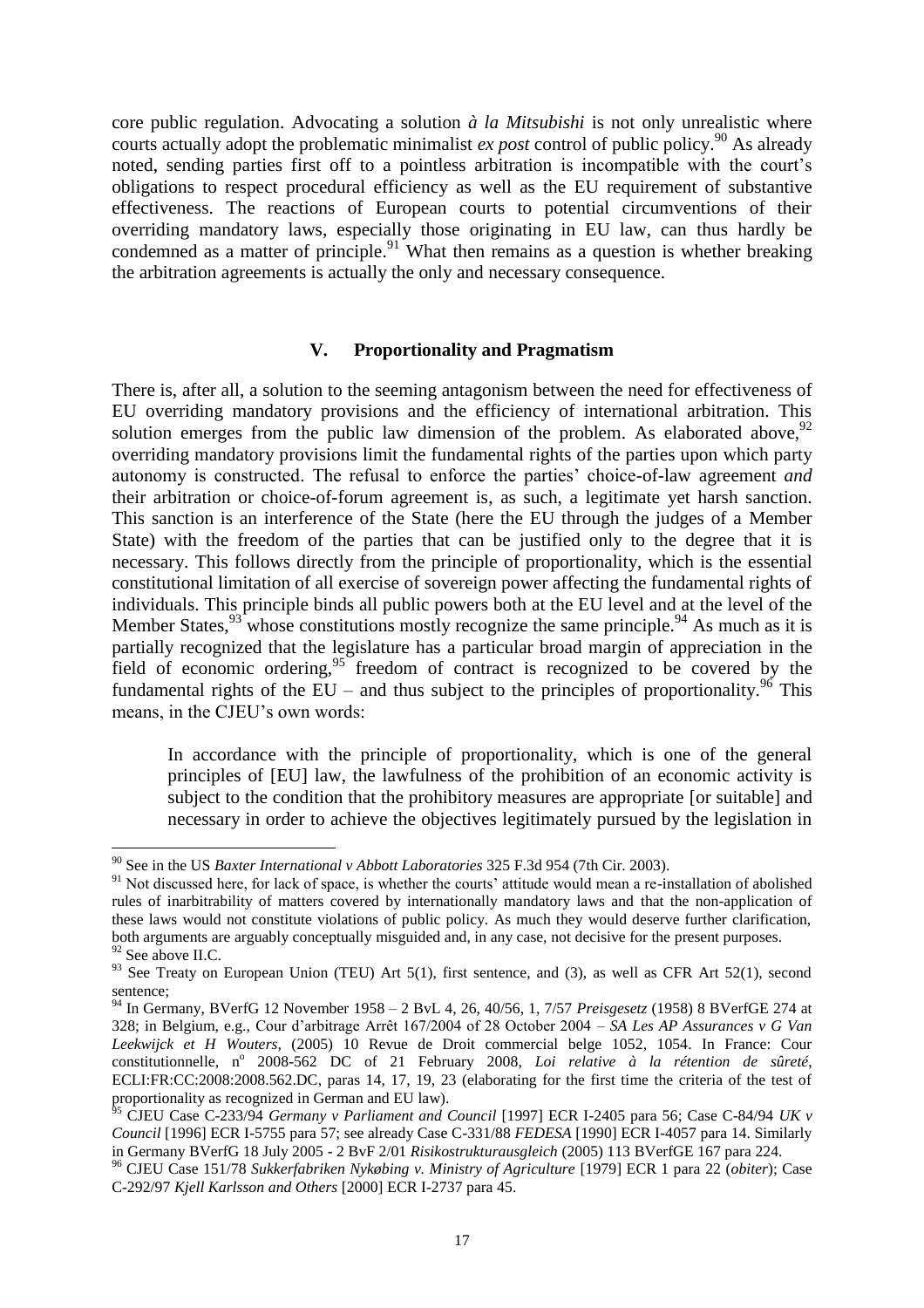question, it being understood that when there is a choice between several appropriate measures recourse must be had to the least onerous, and the disadvantages caused must not be disproportionate to the aims pursued.  $97$ 

This is the benchmark of legality that the legislator has to respect when devising overriding mandatory laws, as well as courts when interpreting provisions as constituting overriding mandatory rules.

# **A. Suitability**

Maybe proportionality is also the underlying point that Basedow has in mind when he argues that refusing to enforce a jurisdiction agreement and entertaining the claim by the protected European party is 'far from being effective; in terms of its broader impact, it is almost completely ineffective by its very nature.<sup>98</sup> That is because an EU judgement that ignores an arbitration agreement for the purposes of giving effect to the overriding mandatory provisions is only enforceable within the EU. Anywhere else, especially in the foreign party's home jurisdiction, the enforcement is likely to fail. Indeed, courts outside the EU, not bound by EU public policy considerations, will usually not refuse recognizing the validity of the choice-offorum or arbitration agreement, which is then an obstacle to recognizing a European court's jurisdiction as well as its judgements. With this in mind, Basedow suggests:

Well-advised principals from third states will react to this case law by cautiously avoiding the placement of any assets in the EU which might serve as the basis for the subsequent enforcement of an agent's claims. For the everyday payment operations undertaken in Europe, a bank account in the Principality of Liechtenstein (or other similar places) will usually be sufficient; in Liechtenstein, a Contracting State of the European Economic Area, judgments from EU Member States will be not be enforced under Brussels I or the Lugano Convention. Moreover, well-informed principals, when negotiating an agreement with an EU agent, will use the uncertainty of a duty to pay post-contractual compensation as an argument to squeeze the agent's remuneration that is due during the term of the contract. Thus, instead of protecting the agent, the courts might pave the way for the principal's higher profits.<sup>99</sup>

First, this point sits uncomfortably with Basedow's subsequent conclusion that arbitration agreements *should* be disregarded for the purpose of protection against abusive circumvention in the particular circumstances of the case. <sup>100</sup> If things were as related by Basedow,<sup>101</sup> courts in the EU would have indeed an even more legitimate case to start from the presumption that such critical 'off-shore' arbitration or choice-of-forum clauses flanked by choice-of-law clauses should not be given any effect. Moreover, the suggestion to focus on abuse in the particular case is not quite in line with the nature of overriding mandatory laws as elaborated by Basedow himself: they are supposedly precisely not mere domestic *statuta interventionalia* that protect special group interests but *statuta institutionalia* that implement policies fundamental for the states' economic, social and political functioning.<sup>102</sup> The protection they provide to individuals is secondary and just a means, not the goal.

<span id="page-18-0"></span><sup>97</sup> Case C-331/88 *FEDESA* [1990] ECR I-4057 para 13.

<sup>98</sup> Basedow, 'Exclusive…' (n [1\)](#page-1-0) 29-30.

<sup>&</sup>lt;sup>99</sup> Ibid 30.

<sup>100</sup> Ibid 22 and 31.

 $101$  See below the two paragraphs preceding n [120.](#page-23-0)

<sup>102</sup> Basedow, 'Wirtschaftskollisionsrecht…' (n 16) 20, 27-28.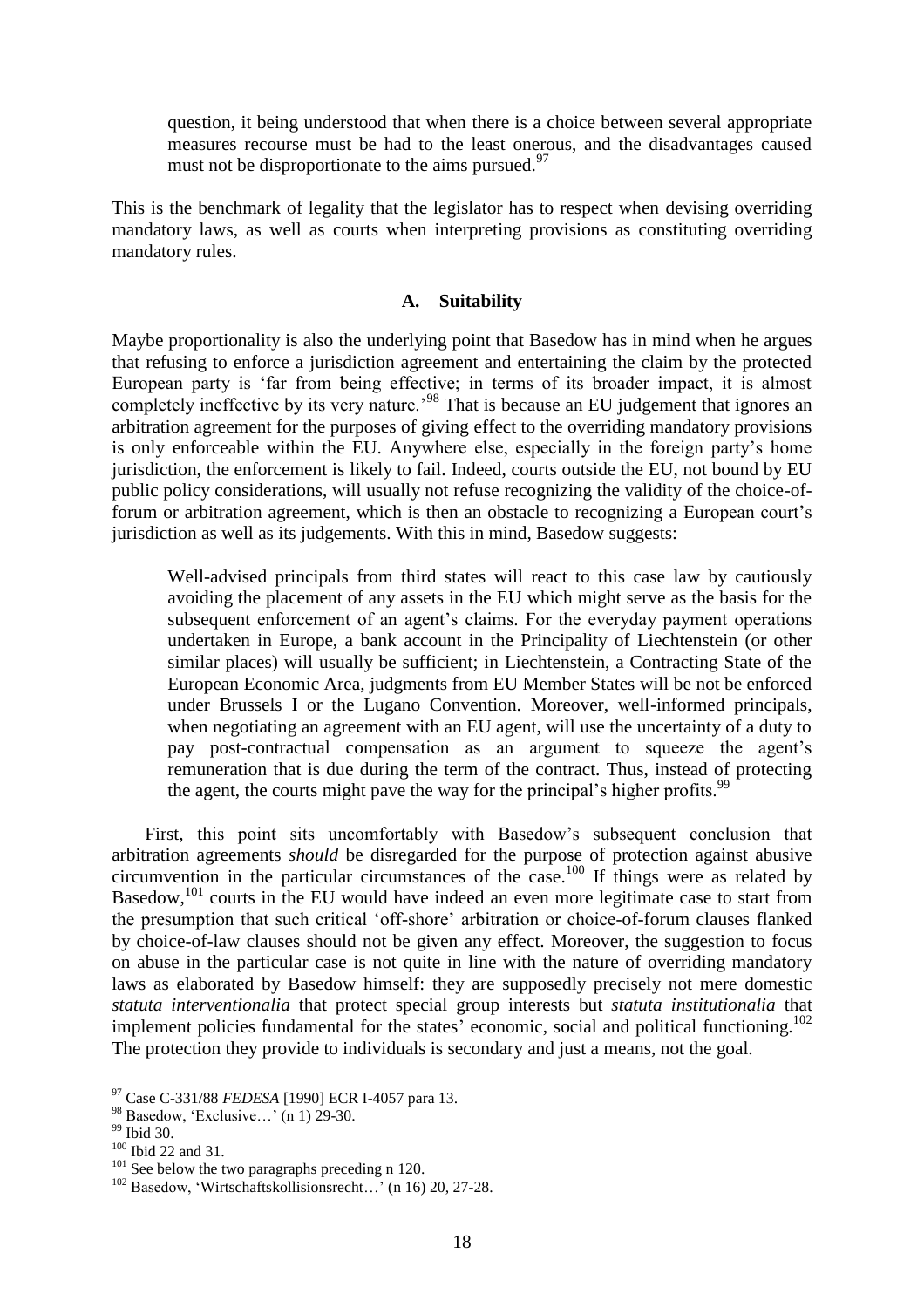Second, the deeper legal point seems to be that the principle of effectiveness is not served by the courts' disregard for the parties' procedural autonomy when the application of overriding mandatory laws is at stake because of the parties' possibility of escaping nevertheless. Re-contextualized in light of the public law dimension of overriding mandatory laws, Basedow's argument could be that the courts' repressive approach would fail the first hurdle of the test of proportionality, which is that the measure needs to be suitable for attaining the pursued policy goal. However, this would ignore the already mentioned deference owed to the regulator's margin of appreciation and prerogative of choice of means, especially in economic matters.<sup>103</sup> More importantly, the argument relies on the same fallacy that animates the construct of *lois d'application semi-nécessaire*: <sup>104</sup> a sanction enforcing a regulatory measure designed to remedy a market failure cannot possibly be unsuitable because the regulated actors simply recur to ever more inventive transactional engineering and regulatory arbitrage to undermine the regulatory effort. Otherwise, most financial regulations (if not all regulation in the face of globalization) would likely fail the test of proportionality and have to be declared illegal.

The argument is more than questionable as a matter of fact. Accessing the EU market without having any assets whatsoever, merchandise or payments, within the reach of execution measures of European courts may be possible – yet at potentially significantly increased transaction costs. Hardly any foreign company will want to operate at a larger scale in such circumstances on one of the world's largest markets. The recent standoff between the EU and globally operating tobacco corporations over the operation of a vast tobacco smuggling scheme involving tax fraud and money laundering illustrates this well: in view of keeping access to the EU market, all corporations seated outside the EU but one accepted the tough conditions imposed by the Commission as settlement for their involvement in the scheme.<sup>105</sup> The sanction of seriously complicating, if not outright excluding, access to the EU market should provide enough leverage in most cases to obtain compliance with EU judgements giving effect to the overriding mandatory provision in question. Consequently, refusing to give effect to the arbitration or jurisdictional agreement is not, as such, an unsuitable sanction.

# **B. Necessity**

If the regulatory measure pursues a legitimate policy objective and is not clearly unsuitable, it is still disproportionate if its impact on the individual's rights exceeds what is necessary to achieve the intended objective. This is a general principle of EU law and explicitly enshrined in Article 5(3) TEU, as well as in the case law relating especially to fundamental rights.<sup>106</sup> The question for the present purposes is whether there is a less restrictive alternative measure that is equally as effective in obtaining the policy objective.

 $103$  See above n [95.](#page-17-0)

<sup>&</sup>lt;sup>104</sup> See above text accompanying n [30.](#page-8-4)

<sup>&</sup>lt;sup>105</sup> Admittedly, the one to refuse any such settlement, Nabisco, was left off the hook by the US Supreme Court, who refused to interpret the RICO Act as granting the EU a right of action in US courts thus frustrating the EU's hope to use the US private enforcement mechanisms against racketeer influenced and corrupt practices: *RJR Nabisco v European Community*, No. 15-138 (S.Ct. 20 June 2016); see S Francq, 'Agora: Reflections on RJR Nabisco v European Community: A European Story', ASIL Unbound 9 August 2016, https://www.asil.org/blogs/agora-reflections-rjr-nabisco-v-european-community-european-story.

<sup>&</sup>lt;sup>106</sup> For the recognition of contractual freedom as protected by fundamental rights and thus subject to the principle of proportionality under EU law, see above n [96;](#page-17-1) for examples of member states' constitutional law see above n [94.](#page-17-2)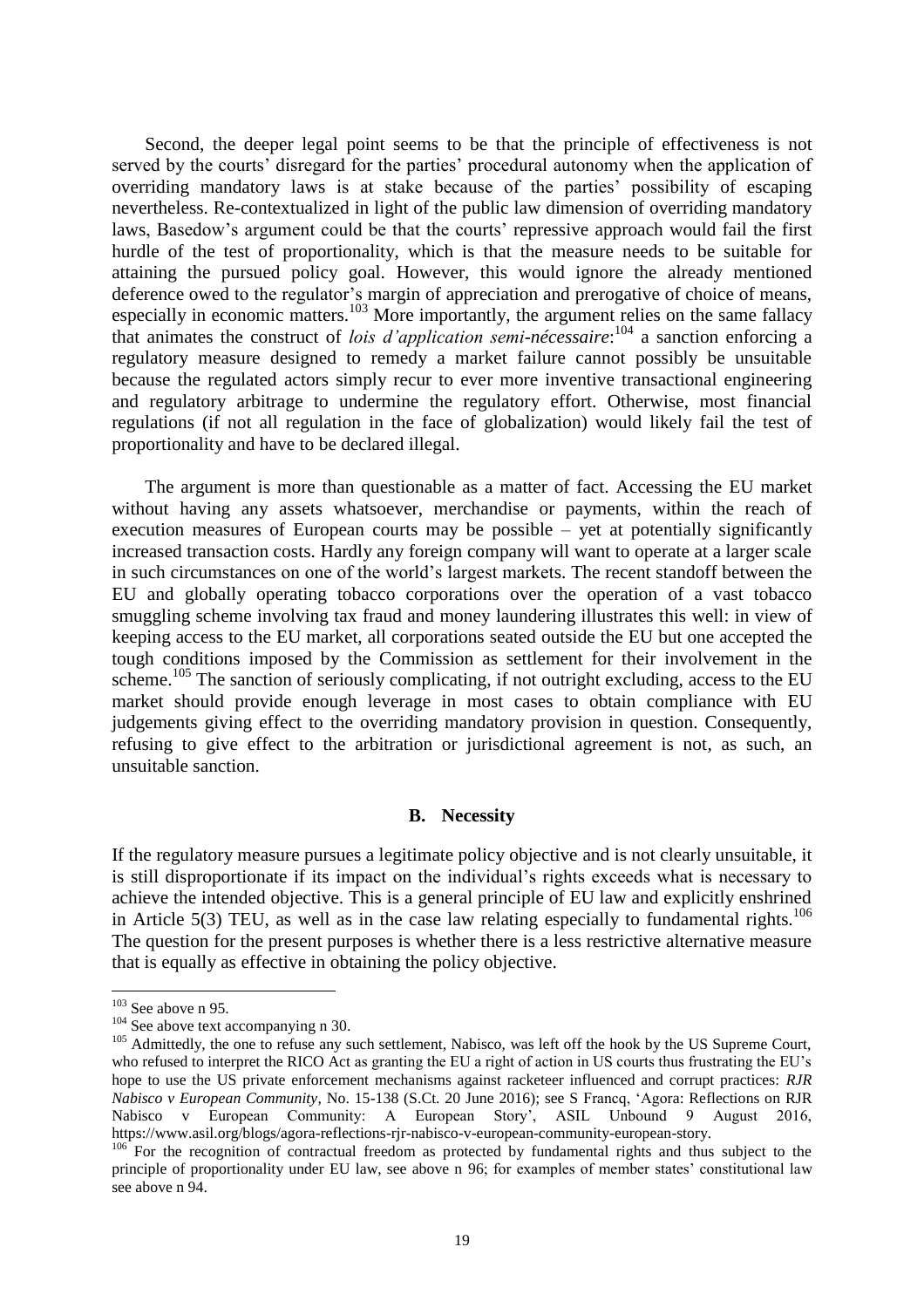# *1. Focusing on the problem: the choice-of-law agreement*

The path to such an alternative solution can be found in *Mitsubishi*, <sup>107</sup> the very decision that pioneered the departure from general exclusions of certain matters from arbitration towards ensuring application of mandatory laws in matters of public policy. The intriguing question remains: what made the US Supreme Court reverse an order by which the Court of Appeals for the First Circuit found that antitrust claims brought by a car dealer in the context of the termination of a distribution agreement would not be capable of settlement by arbitration? The US Sherman Act clearly intended to govern these claims, but the Supreme Court accepted these to be referred to an arbitral tribunal composed of three Japanese arbitrators, sitting in Japan, and called upon to apply Swiss law.

Arguably, this bold step was not only motivated by the manifold policy considerations that the Supreme Court elaborated upon in its judgement but also by an imminently practical one. The Court noted in footnote 19 'that in the event the choice-of-forum and choice-of-law clauses operated in tandem as a prospective waiver of a party's right to pursue statutory remedies for antitrust violations, we would have little hesitation in condemning the agreement as against public policy.<sup> $108$ </sup> This suggests that, at the outset, the Court took more or less the same position as the Belgian and German courts.<sup>109</sup> However, a factual detail given in the same footnote shows why the Supreme Court did not feel the need to condemn the parties' agreement providing for arbitration in Japan according to Swiss law: 'At oral argument, however, counsel for Mitsubishi conceded that American law applied to the antitrust claims and represented that the claims had been submitted to the arbitration panel in Japan on that basis.'<sup>110</sup>

Irrespective of the controversy over what the US Supreme Court actually meant in footnote 19, the approach of seeking an undertaking that those – and only those – issues intended to be governed by the forum's overriding mandatory rules shall be governed by them, irrespective of the *lex contractus*, is pragmatic and efficient.<sup>111</sup> Indeed, this approach is the most convincing key to solving the courts' dilemma between respecting the parties' original intention to arbitrate and their legislatures' intention to protect fundamental public interests. It is for the parties to give the judges the elements they need to determine the relevancy of their overriding mandatory provisions in the dispute. As shown above,  $112$  the courts simply cannot tolerate their overriding mandatory provision to be de-activated by party autonomy since the former are necessarily, and legitimately, limits to the latter. That being said, before striking down the parties' contractual construction the courts must first verify whether the circumstances of the case may nevertheless allow respecting the arbitration agreement without compromising their duty to ensure the effectiveness of the fundamental policies in question. It is then for the party requesting the enforcement of the arbitration agreement to present the necessary clarification.

<sup>107</sup> Above n [89.](#page-16-1) See already Kleinheisterkamp, 'Impact…' ([n 3\)](#page-2-0) 115-117.

<sup>108</sup> *Mitsubishi* (n [89\)](#page-16-1) 637 n 19.

<sup>&</sup>lt;sup>109</sup> See above text accompanying nn [14](#page-4-0) and [15.](#page-4-1)

<sup>110</sup> *Mitsubishi* (n [89\)](#page-16-1) 637 n 19.

<sup>111</sup> Similarly, the Australian Federal Court in *Comandate Marine Corp v Pan Australia Shipping Pty Ltd* [2006] FCAFC 192 paras 241 and 254; *compare* in the US *Mohamed v Uber Technologies, Inc.*, \_\_ F.3d \_\_, 2016 WL 4651409 (9th Cir., Sept. 7, 2016), with reference to *American Express Co v Italian Colors Restaurants*, 133 S.Ct. 2304, 2310 (2013) (quoting footnote 19 of *Mitsubishi*).

<sup>&</sup>lt;sup>112</sup> See above text after nn [79](#page-15-1) and [90.](#page-17-3)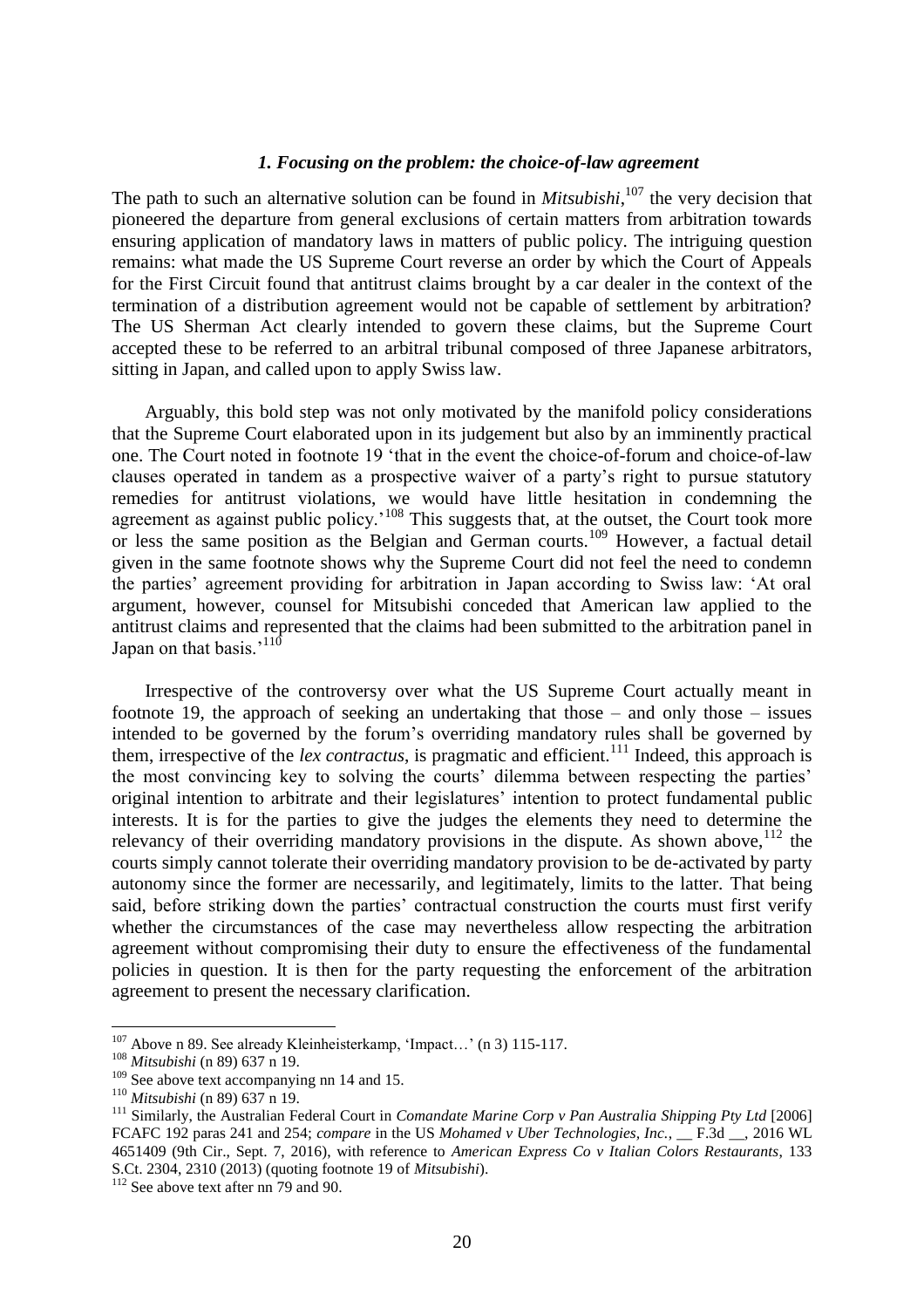This should be rather unproblematic in the absence of a choice-of-law clause, so long as the applicable conflict-of-laws rules can be expected to select the law of the country whose fundamental policy is at stake.<sup>113</sup> On the other hand, where the parties have submitted their contract to foreign law, the party requesting arbitration has the opportunity to show to the court that the protection afforded by the *lex contractus* is equivalent to that of the *lex fori*, thereby ensuring an outcome that will not clash with the forum's public policy. If such equivalence cannot be established or remains doubtful, the requesting party's last resort would be – as in *Mitsubishi* – to give an undertaking that it expects and accepts the application of the overriding mandatory laws of the forum by the arbitrators. Once recorded by the court, this would then constitute a variation of the original choice of law agreement by confirming the applicability of the forum's overriding mandatory laws to the regulatory issues at stake. The issue created by the original choice-of-law agreement is thereby eliminated, and the court could refer the parties to arbitration without having to fear for the application of its overriding mandatory laws. That is, because the so varied choice-of-law agreement – and thus the applicability of the overriding mandatory laws in question – is binding on the arbitral tribunal in the future arbitration. The effectiveness of the forum's fundamental policies and market regulations is then no longer at stake.

# *2. Objections and consequences*

One objection against this contractual solution could be that a unilateral undertaking cannot cause the variation of the original agreement. This objection could arise if the party who initiated the court proceedings still continues to resist arbitration. However, at this stage, an expression of consent to the variation by that party resisting arbitration is irrelevant: its consent can be presumed, since the non-application of the forum's overriding mandatory rules is its only legitimate reason for resisting the arbitration agreement. Accordingly, the resisting party would be stopped from rejecting the undertaking given by the party moving to stay the court proceedings. Moreover, inverse concerns that the latter party had given the undertaking under duress because of the court's threat to ignore the arbitration agreement would also miss the point. It would ignore the fundamental nature of both overriding mandatory laws and party autonomy: the foreign party was never free to contract out of the application of the overriding mandatory laws in the first place. The undertaking given is nothing but the reconciliation of the parties' autonomy with the legal framework in which that autonomy is exercised. The undertaking is no different from, for example, a behavioural undertaking given by a merged entity in order to obtain clearance of the merger from the competition authority. Finally, a theoretical objection that the application of *lois d'application immediate*, which – by definition – define their own scope application themselves, cannot be dependent on the parties' intention would also be of no concern. The parties do nothing more than acknowledge, and undertake to respect, the (in any case overriding mandatory) scope of application of those rules upon which they had previously cast doubt by their original choice of law. From that perspective, their agreement merely serves the purpose of avoiding the legal sanction (non-enforceability of the arbitration agreement) that the court would have to impose in case they insisted on their original choice.

<sup>&</sup>lt;sup>113</sup> See, eg, Hague Convention on the law applicable to agency (14 March1978) Art 6; Rome I Regulation 593/2008 of 17 June [2008] OJ L177/6, Art 4 paras 1(b) and (f) (for service and distribution agreements). In this sense also the Portuguese Supremo Tribunal de Justiça 11 October 2005, Case 478/05, available at http://www.dgsi.pt; but see for transport law in Germany see Oberlandesgericht Köln 2 August 2005, BeckRS 2005, 10360 = TranspR 2005, 472: 'The literature conditions the effectiveness of an arbitration agreement to the provision expressly provides that the arbitral tribunal has to apply the CMR.'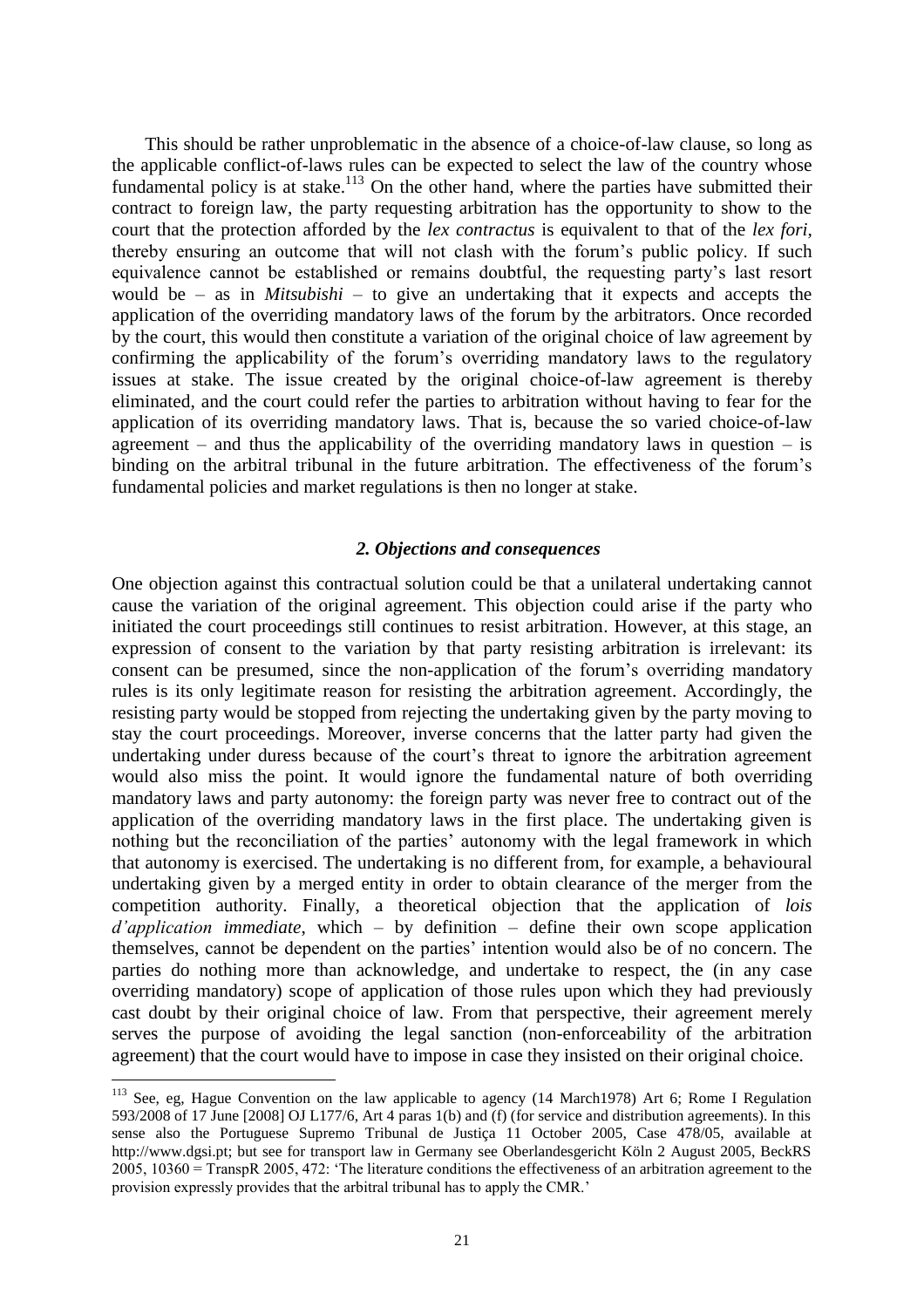Once the court has referred the parties to arbitration on this basis, the so obtained variation of the choice-of-law agreement is then binding on the most party-autonomy-minded arbitrators. The arbitral tribunal is no longer torn by the dilemma between loyalty to the parties and regulatory threat. The object of the variation agreement is technically a *dépeçage*: as much as the originally chosen law remains generally the *lex contractus*, the parties accept its derogation by the overriding mandatory laws of the affected market (only) insofar that the scope of the latter claims mandatory application as lex *specialis*. This then defines the arbitral tribunal's mandate to decide the dispute without risking later incompatibilities with the public policy of the affected market.

When seen in the context of the 'public law' requirement of necessity, courts are arguably *obliged* to request such a clarification on the law to be applied by the arbitral tribunal when confronted with arbitration agreements whose enforcement could lead to the violation of certain fundamental policies of the forum. So long as a defendant is willing to give an undertaking that ensures the applicability of the forum's overriding mandatory provisions, a categorical refusal to enforce the arbitration agreement would constitute an excessive, because unnecessary, interference by the State with the parties' party autonomy – at least in its procedural dimension. This solution therefore catalyses the synthesis of the antithetical relationship between party autonomy and overriding mandatory provisions allowing both for the efficiency of the former and the effectiveness of the latter: the defendant has to sacrifice the right to plead the exclusive application of the law originally chosen for the sake of keeping the arbitration agreement alive, whereas the claimant can invoke the protection of the overriding mandatory laws, yet only by accepting arbitral jurisdiction.

#### **VI. Conclusion**

Overriding mandatory laws, at least those of and in the EU, are not any kind of ghost haunting the efficiency of international arbitration. When framed and applied correctly, they are, indeed, the *lois de police* that enforce a minimum of respect for national and EU public policies. As much as they may appear as antithetical to international arbitration, it is their public law nature that allows drawing a synthesis between the interests at stake: 'private' *and* 'public' legal certainty.

It is worth noting that the *Scherk* rhetoric of legal certainty in international trade requiring the enforcement of jurisdictional and choice-of-law agreements cuts both ways.<sup>114</sup> Leaving all public interest issues to the *ex post* control at the stages of enforcement would indeed enhance the 'orderliness and predictability' in international contracts. However, it would be at the expense of the 'orderliness and predictability' that the legislature intended to guarantee to market participants, contractual stipulations notwithstanding, by defining a stable basis of their operations in an *overriding* mandatory rule of law.<sup>115</sup> Put differently,

<sup>&</sup>lt;sup>114</sup> See above n [29.](#page-7-0)

<sup>115</sup> *cf Solman Distribs v Brown-Forman Corp*, 888 F.2d 170, 172 (1st Cir. 1989) (in a US inter-state case on a choice-of-law clause in favour of California law in a Maine distribution contract: 'Defendant merely contends the state recognizes that its business has the necessity of "certainty." This is to ignore that there would be a corresponding uncertainty on plaintiff's part. A distributor's uncertainty, its economic livelihood, may readily be thought at far greater risk, having in mind that the [producer] can always cancel freely if it is not receiving proper performance.').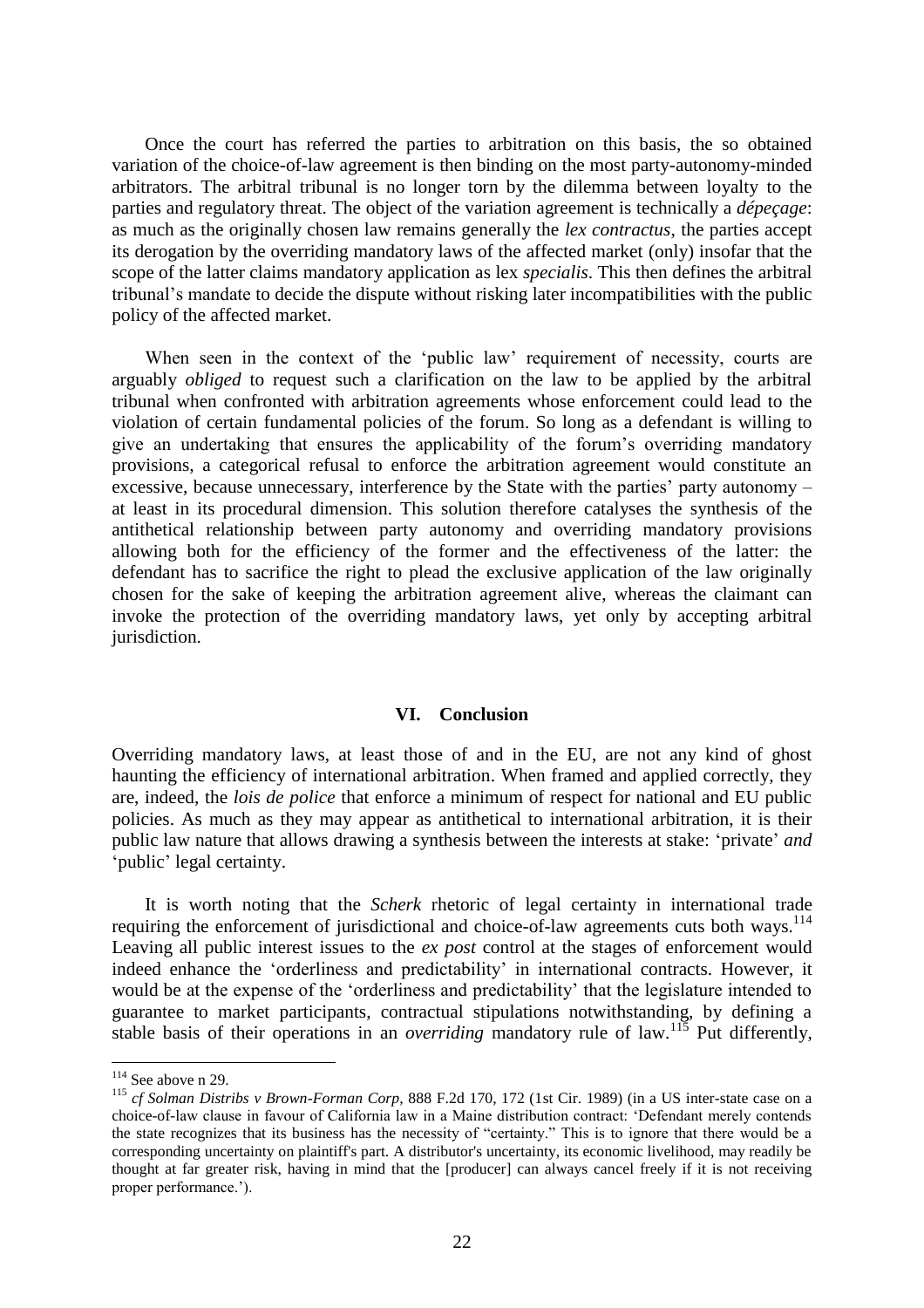enforcing arbitration and choice-of-law agreements in order not to 'imperil businessmen's willingness to enter into international commercial agreements<sup>116</sup> could result in ignoring that the design of the EU overriding mandatory laws is precisely to ensure the establishment and good functioning of the Internal Market – and thereby also foreign businessmen's opportunity to access, and benefit from, the level playing field of the so regulated markets.<sup>117</sup>

The problem then boils down to the question of why 'private' legal certainty should be given primacy over 'public' legal certainty. This becomes more tangible when considering the reproach that animates the criticism of the European court decisions, notably that they would approve a breach of good faith of one of the parties.<sup>118</sup> The fallacy is the following: *statuta institutionalia* do not, and cannot, care about the individual arrangements but only about ensuring the functioning of the market through their rule over the multitude of individual contracts they regulate.<sup>119</sup> That is precisely the reason why they constitute *overriding* mandatory laws. This becomes even more palpable when considering Article 101(2) TFEU, the archetype overriding mandatory rule of EU law: any agreements prohibited by EU competition law, because distorting the level playing field of the Internal Market, 'shall be automatically void'. There is simply no good faith to start with – and thus no legitimate expectations – when parties enter into such agreements that undermine competition on the Internal Market. Smart use of party autonomy cannot possibly change that outcome.

Counsel drafting international agreements need to do their homework. In virtually all cases discussed here, starting with *Ingmar*, there is nothing indicating an intent to evade EU laws. It seems that counsel for the North American companies have simply ignored the problem of overriding mandatory laws in other jurisdictions and (understandably) wanted uniformity in their contracts with agents or distributors around the globe – rather than being lucid about, and accepting, the different regulation of the foreign markets on which they wish to operate. Here, as well, the rhetoric of the US Supreme Court cuts both ways, if flipped around. The parties that simplistically insist on compliance with the jurisdictional and choiceof-law clauses have to accept that:

<span id="page-23-0"></span>We cannot have trade and commerce in world markets and international waters exclusively on our [preferred] terms, governed by our [preferred] laws, and resolved in our [preferred] courts.<sup>120</sup>

The heart of the problem is one of perspective. Arbitration practitioners are rightly worried about abusive invocation of some public interest reflected in overriding mandatory laws outside the chosen *lex contractus*<sup>121</sup> – after all, it is arbitration practitioners who raise

<sup>116</sup> *Scherk v Alberto-Culver Co*, 417 U.S. 506, 517 (1974).

<sup>&</sup>lt;sup>117</sup> Kleinheisterkamp, 'Impact...' (n [3\)](#page-2-0) 114.

<sup>&</sup>lt;sup>118</sup> See, eg, Dundas 'EU law ...' (n [9\)](#page-3-1) 164: 'As a former Head of Legal at an international oil company, I have major conceptual difficulty with the concept that a Canadian contract with Canadian arbitration, *as agreed by the parties,* should in fact, by operation of EU law, turn out to be a Brussels sprout… [T]here is an element of dishonesty in Accentuate contracting on one basis, then pleading a wholly different basis…' (emphasis in the original).

 $119$  See also above [n 102.](#page-18-0)

<sup>120</sup> *cf The Bremen v Zapata Off-Shore Co*, 407 U.S. 1, 9 (1972), cited by *Scherk v Alberto-Culver Co*, 417 U.S. 506, 519 (1974).

<sup>&</sup>lt;sup>121</sup> For such an example in the Federal Court of Australia see *Casaceli v Natuzzi SpA* [2012] FCA 691 para 50: 'the applicants sought to surround their claims with an aura of important public policy issues when, in substance, the dispute is a commercial cause between two companies involved in the international furniture trade by which one company seeks damages from another.'